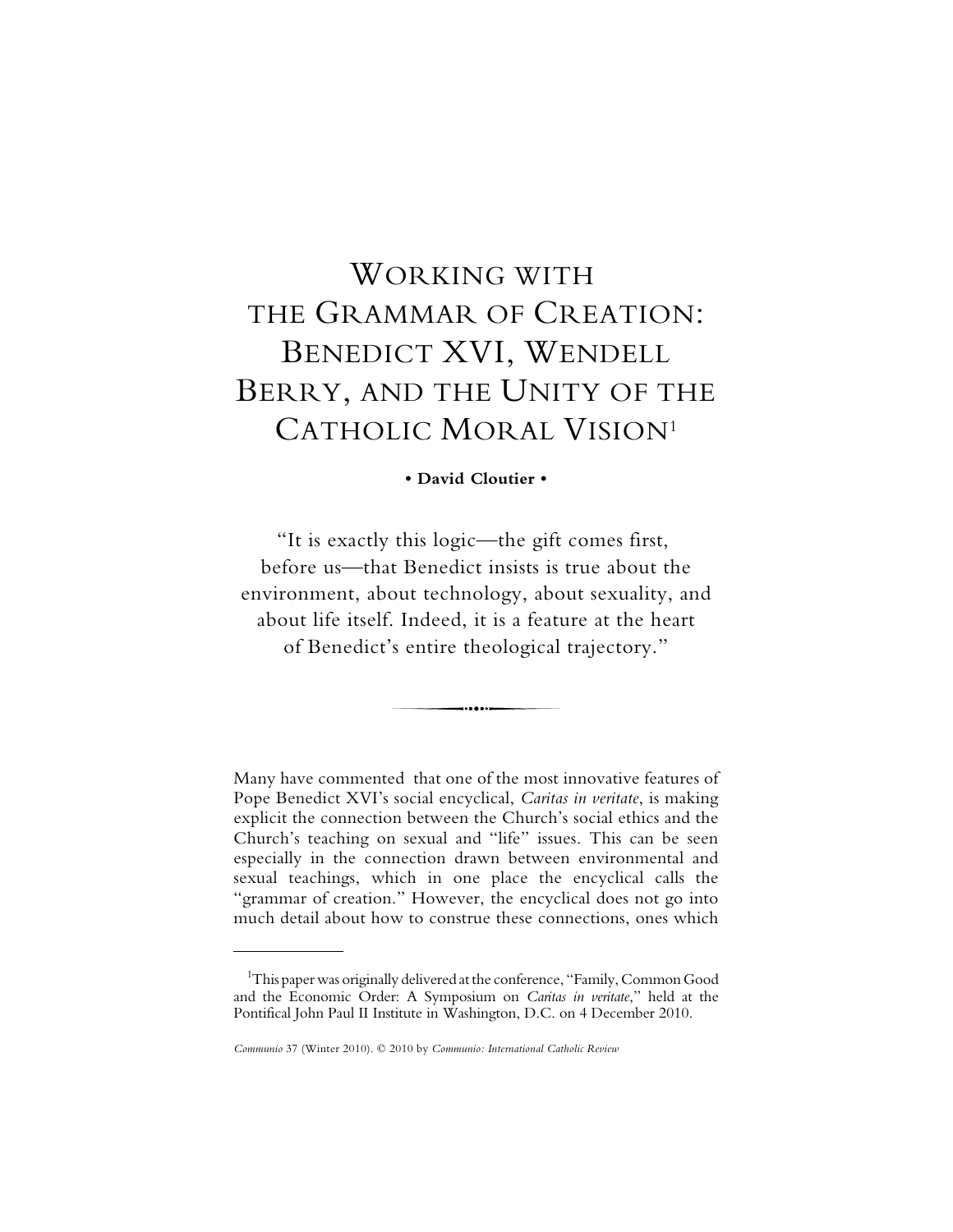have been controversial in the recent history of Catholic ethics. $^2$  In this paper, I seek to demonstrate two things: one, how these connections rely on Benedict's overall theological vision of creation and eschatology, and two, how essayist Wendell Berry's work fleshes out three ways in which this connection needs to be understood and practiced in contemporary American society: a humility in coming to recognize the complex pattern of creation, the importance of good work as a discipline for revealing and participating in this pattern, and the necessary mediating role of local communities and cultures in forming and reforming us according to this pattern.

## *1. The grammar of creation: gift and solidarity*

Daniel Finn, in commenting on *Caritas in veritate*, notes that one of its "distinctive contributions" is "the encyclical's comprehensive integration of all life issues, an effort to link concerns about procreation, biomedical developments, social justice, and threats to the environment."3 No doubt this is one of the factors that makes the encyclical seem a bit sprawling in its scope. There are four key sections where the pope brings up issues that are not usually covered in "social ethics" and links them to social ethics in distinctive, though preliminary, ways. I will look at these instances, and then pull back to place them within the overall themes of the encyclical and of Benedict's work as a whole.

First, in the course of surveying the "signs of the times" since Paul VI's *Populorum progressio*, Benedict notes a connection

 $^2$ The classic essay contending that, especially after Vatican II, the two "areas" of ethics proceeded on different and ultimately conflicting bases is Charles Curran, "Official Catholic Social and Sexual Teachings: A Methodological Comparison," in *Readings in Moral Theology, no. 8: Dialogue About Catholic Sexual Teaching*, ed. Charles Curran and Richard McCormick, S.J. (New York: Paulist Press, 1993), 536–58. My argument here is not a direct response to Curran's essay; it is reflective of what appears to be a genuine development beyond both the "classicist" and the "historically conscious" approaches, beyond both the "naturalism" and "personalism" of earlier papal writings.

<sup>3</sup> Daniel Finn, "Economics of Charity," *Commonweal* 136, no. 14 (14 August 2009), 9.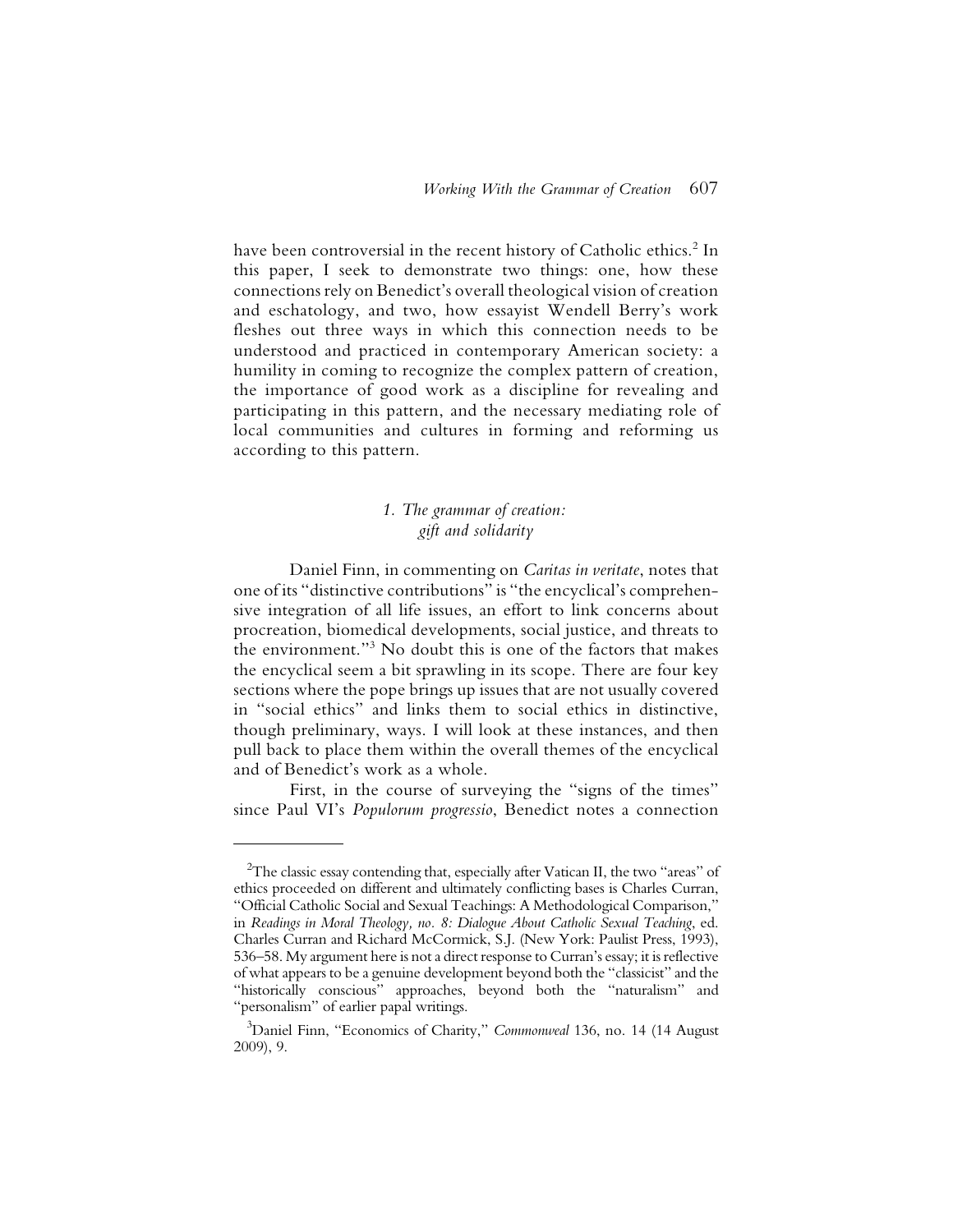between "poverty and underdevelopment" and questions about "the acceptance of life."4 Here he mentions issues like forced abortions and infant mortality; however, his point is larger: "Openness to life is at the center of true development. When a society moves toward the denial or suppression of life, it ends up no longer finding the necessary motivation and energy to strive for man's true good. If personal and social sensitivity towards the acceptance of a new life is lost, then other forms of acceptance that are valuable to society also wither away. The acceptance of life strengthens moral fibre and makes people capable of mutual help" (28). The connection Benedict draws here seems less applicable to contexts of forced abortions and more to those who promote "an anti-birth mentality" and try to "export" it "as if it were a form of cultural progress" (28).

How is the connection to be understood? The pope indicates that such societies are ultimately apathetic—that a closure to new life indicates a kind of weakness or withering away of the desire to live, and especially to live in solidarity with others. A very similar logic is indicated in the second place of connection. The pope here is speaking about the problem of the notion of "rights" running roughshod over concepts of shared duties. He mentions concerns about population growth, and points to "the decline in births" in many countries, as well as the reduction of sexuality "to pleasure or entertainment" (44). Such a reduction always leads to "various forms of violence" that arise out of a solely materialistic understanding of sexuality. Yet, he also claims that "morally responsible openness to life represents a rich social and economic resource." Such openness to life has fostered development in nations due to "the size of their population and the talents of their people." On the other hand, nations with declining populations and small families "run the risk of impoverishing social relations and failing to ensure effective forms of solidarity. These situations are symptomatic of scant confidence in the future and moral weariness" (44). Once again, sexual liberation and contraception are not a sign of energy or progress, but rather of societal decline, of a "weary," apathetic society that is not interested in solidarity. In this case, with the focus on "entertainment," one might conjure up the desperate hedonists of the celebrity culture (and those who consume it), for whom

<sup>4</sup> *Caritas in veritate*, 28. Further references in the text.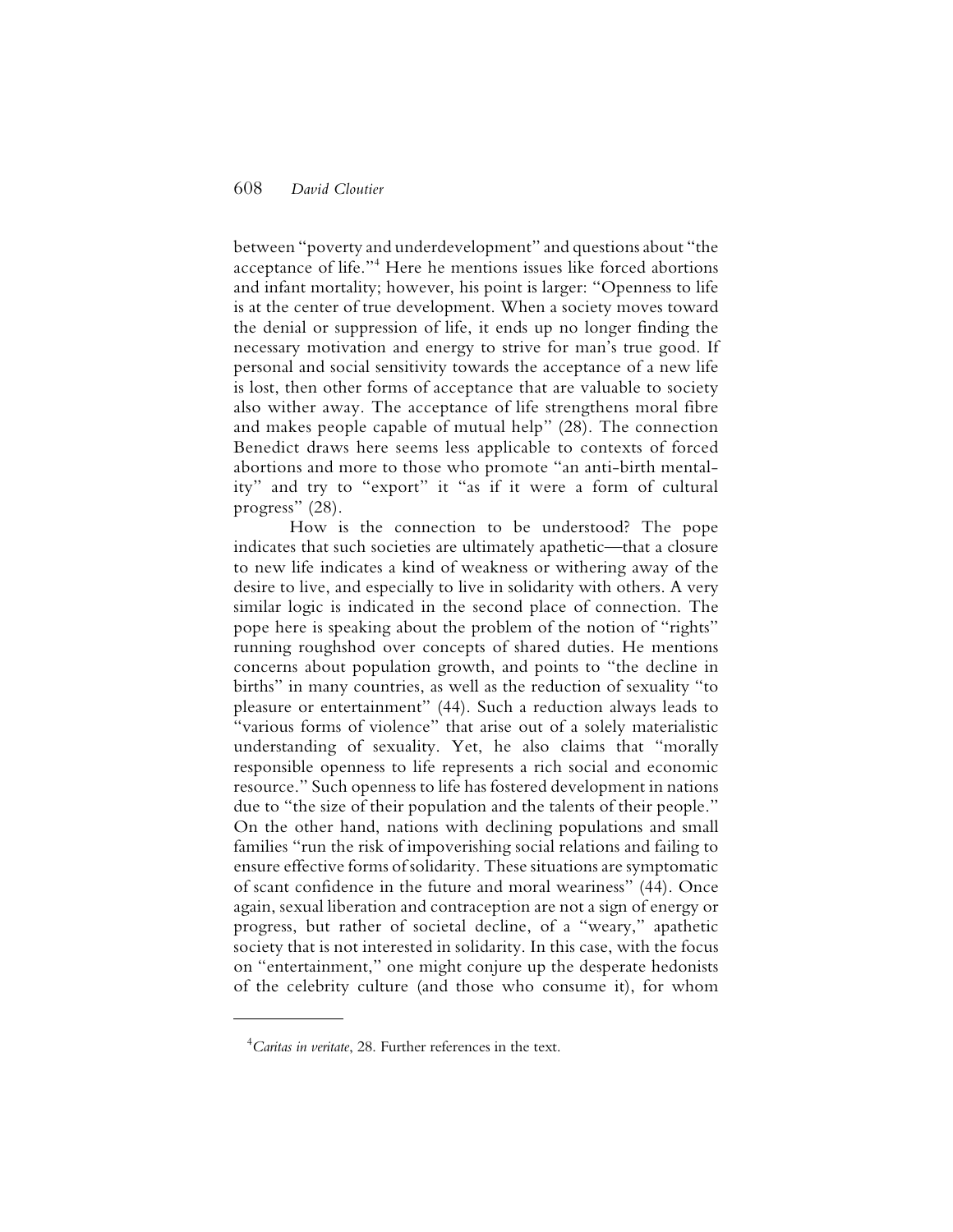amusement and gossip (a sin, last time I checked) have replaced mutual social commitment. But the glamour of the entertainment lifestyle, the pope implies, conceals a weariness and despair.

A different sort of connection is drawn in the third section, during Benedict's discussion of the environment. He has already noted that "nature expresses a design of love and truth," an "inbuilt order" or a "grammar, which sets forth ends and criteria for its wise use, not its reckless exploitation" (48). We have clearly violated that order. We have done so in many ways, but the pope argues that "the way humanity treats the environment influences the way it treats itself, and vice versa" (51). Lifestyles "prone to hedonism and consumerism" not only destroy the social fabric, but also the environmental fabric. However, "the decisive issue is the overall moral tenor of society." He writes: "If there is a lack of respect for the right to life and to a natural death, if human conception, gestation, and birth are made artificial, if human embryos are sacrificed to research, the conscience of society ends up losing the concept of human ecology and, along with it, that of environmental ecology. It is contradictory to insist that future generations respect the natural environment when our educational systems and laws do not help them to respect themselves" (51).

Rather than drawing on the theme of general social apathy indicative of despair, the pope here suggests that a presumptuous refusal to recognize and respect the given order of nature is what connects these issues. Respect for the dignity of persons and the integrity of the environment are one, because creation is one. We threaten it by our presumptions to make such an order ourselves, by our wills, rather than receive it and work with the natural order as a gift that is "prior to us" (48).

This theme of *presumption* is echoed in the final place where the pope makes a connection, this time between bioethical issues and his discussion of technology. While the pope affirms the basic themes on technology set out in *Laborem exercens*, he warns that such technology "must serve to reinforce the covenant between human beings and the environment, a covenant that should mirror God's love" (69). Often, instead of reinforcing that covenant, technology is deceptive. How so? "A person's development is compromised, if he claims to be solely responsible for producing what he becomes. By analogy, the development of peoples goes awry if humanity thinks it can recreate itself through the 'wonders' of technology"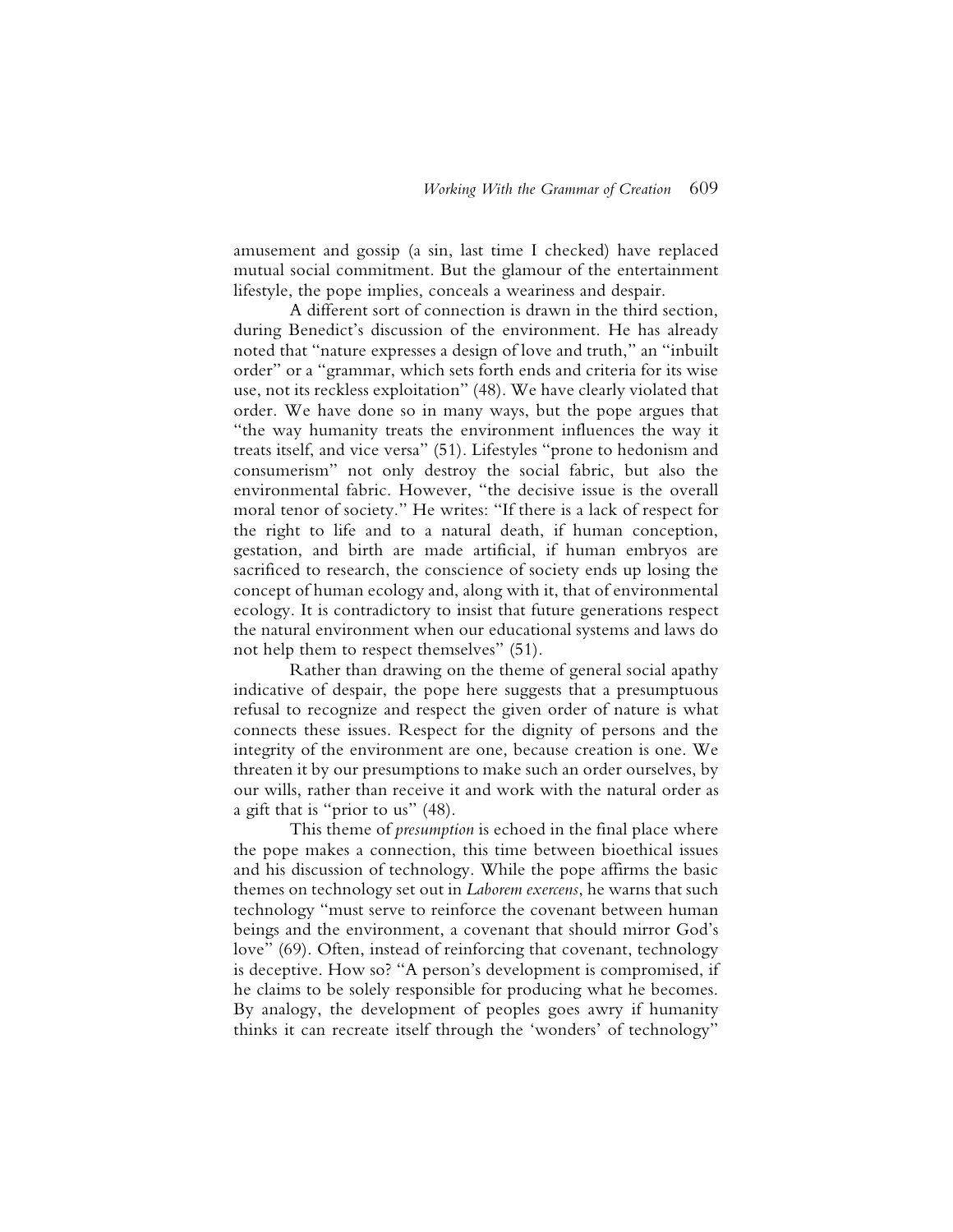(68). This "illusion" of self-creation is at the root of the questions of bio-technology (74). Ultimately, such technology does not make for wonders, but for the violation of the natural order, a violation that is a mark of "today's highly disillusioned culture, which believes it has mastered every mystery" (75). In this final remark, the notion of human presumption is tied back to the earlier theme of cultural "disillusionment." It points forward to the culmination of the letter, which states a theme that is a hallmark of Benedict's thought: "Without God man neither knows which way to go, nor even understands who he is" (78). Benedict does not here simply mean that people need to go to church; rather, they need to inhabit a culture of "world-wide integration that is open to transcendence" (42). A culture that is incapable of social solidarity is one that is not open to God, and a culture not open to God is ultimately incapable of genuine social solidarity. Why? Ultimately because it oscillates destructively between an attitude of cold presumption and a lifestyle of distraction-filled despair.

Between presumption and despair lies genuine hope, and such hope is grounded in two characteristic themes, not only of this encyclical, but of Benedict's whole work. First, the most important theme of *Caritas in veritate* is a social ethic based on "gift," on "the principle of gratuitousness" (34). Such a principle represents a belief in "hope" which "bursts into our lives as something not due to us, something that transcends every law of justice" (34). It is something that is first of all "given to us," always "received" (34). This logic is so important that Benedict states: "While in the past it was possible to argue that justice had to come first and gratuitousness could follow afterwards, as a complement, today it is clear that without gratuitousness, there can be no justice in the first place" (38).

This notion that the gift comes first, and is a prerequisite of justice, is not just a nice piece of theory. Benedict insists repeatedly that it must be embodied in practice, spending a substantial part of the encyclical advocating for economic firms, associations, and networks that embody this logic. But it is exactly this logic—the gift comes first, before us—that Benedict insists is true about the environment, about technology, about sexuality, and about life itself. Indeed, it is a feature at the heart of Benedict's entire theological trajectory. In his early *Introduction to Christianity*, he narrates a "decline" narrative of belief in which "the priority of the logos" is gradually overrun, first by the "facts" of history, and then ultimately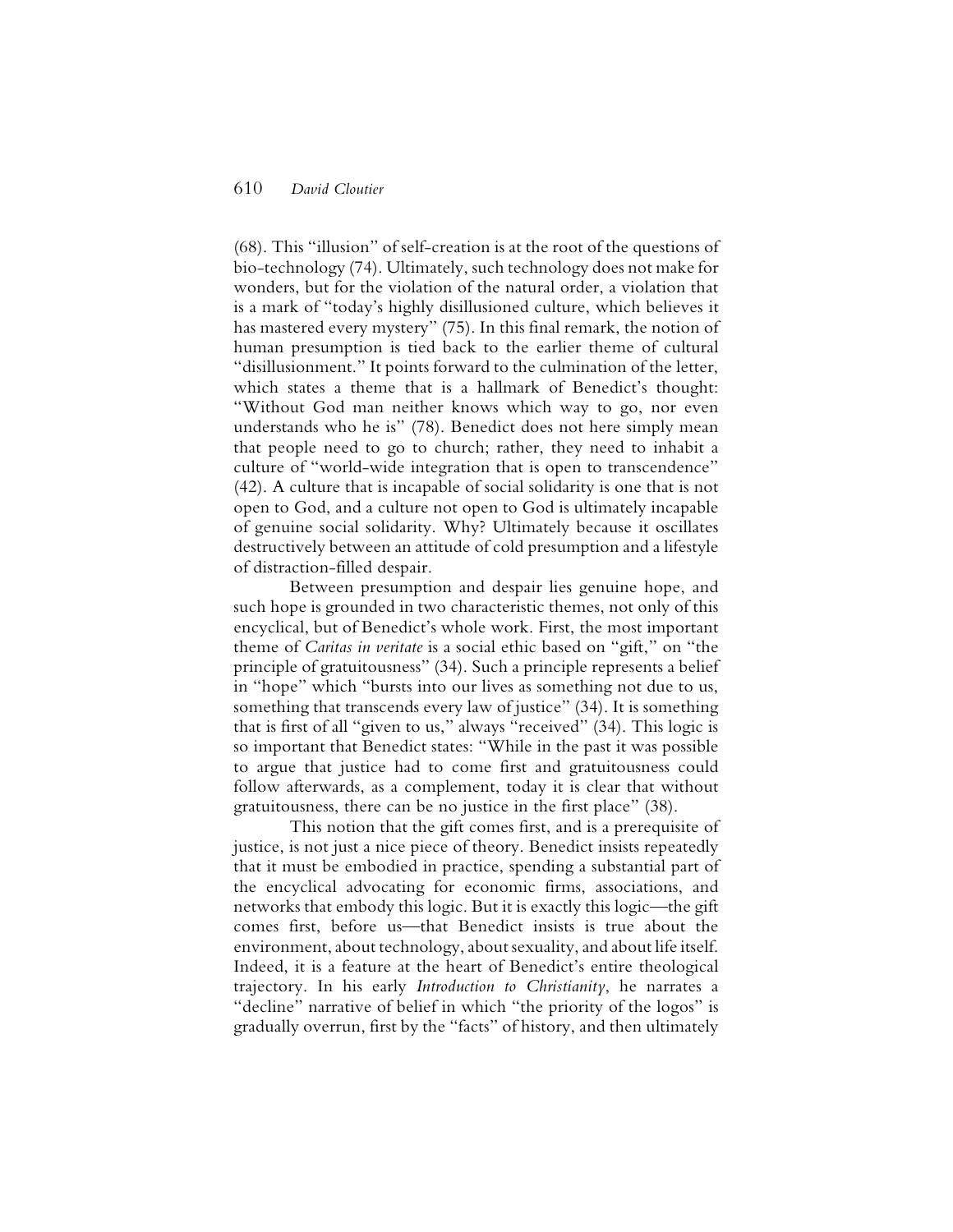by the imperatives of "techne," such that we come to regard the world as having no order other than the one we impose—often in the name of "justice."5 By contrast, Benedict's constructive theology maintains that "Christian faith in God means first the decision in favor of the primacy of the logos as against mere matter."6 Such a creation does not point to a mathematical watchmaker god; instead, Benedict says we find, in addition to "mathematical" order, "equally present in the world unparalleled and unexplained wonders of beauty," and here uses the beauty of the apple blossom in the process of fertilization as an example. $^7$  Benedict contrasts the belief in logos with materialism, a counterpart which assumes that matter is simply there for our minds to shape into meaning and beauty.8

Our culture often displays a sort of schizophrenia on these issues. While some may manifest an appreciation for the priority of gift in terms of environmental protection, the same individuals can display a refusal to do so in terms of human life or human sexuality, which are viewed as open to complete manipulation. One *New York Times* reader comment, in discussing abortion, conveyed this logic exactly: when faced with the question of when a fetus is a human life, the commenter wrote, "It is a life when the mother chooses it to be."9 Imagine if someone made the same comment

<sup>5</sup> *Introduction to Christianity* (San Francisco: Ignatius Press, 2004), 57–69. This narrative is strikingly similar to the one of modern progress critiqued in *Spe salvi*, nos. 16–23, where Francis Bacon's approach to nature takes on the role of the enemy. Benedict sees Marx as the apotheosis of this transformation (thus, his concerns about liberation theology), but, in both of these works and others (e.g., "Liberation Theology," in *The Essential Pope Benedict XVI*, ed. John F. Thornton and Susan B. Varenne [New York: HarperOne, 2007], 217–25), the pope criticizes Christianity itself for narrowing its message in such a way as to allow this distortion of what is in fact a real truth. Surely part of the reason for *Caritas in veritate*'s length and detail is a desire on the pope's part to outline as fully as possible the true alternative.

<sup>6</sup> *Introduction to Christianity*, 151.

<sup>7</sup> Ibid*.*, 154–55.

<sup>&</sup>lt;sup>8</sup>Such a belief is ultimately related to (right) worship, and rests on an acknowledgement of the primacy of receptivity exemplified in such things as "the holy day." See Ratzinger, *Principles of Catholic Theology* (San Francisco: Ignatius Press, 1987), 75, 82–83.

<sup>9</sup> See Lisa Belkin, "Choosing Not to Keep the Baby," *The New York Times* (16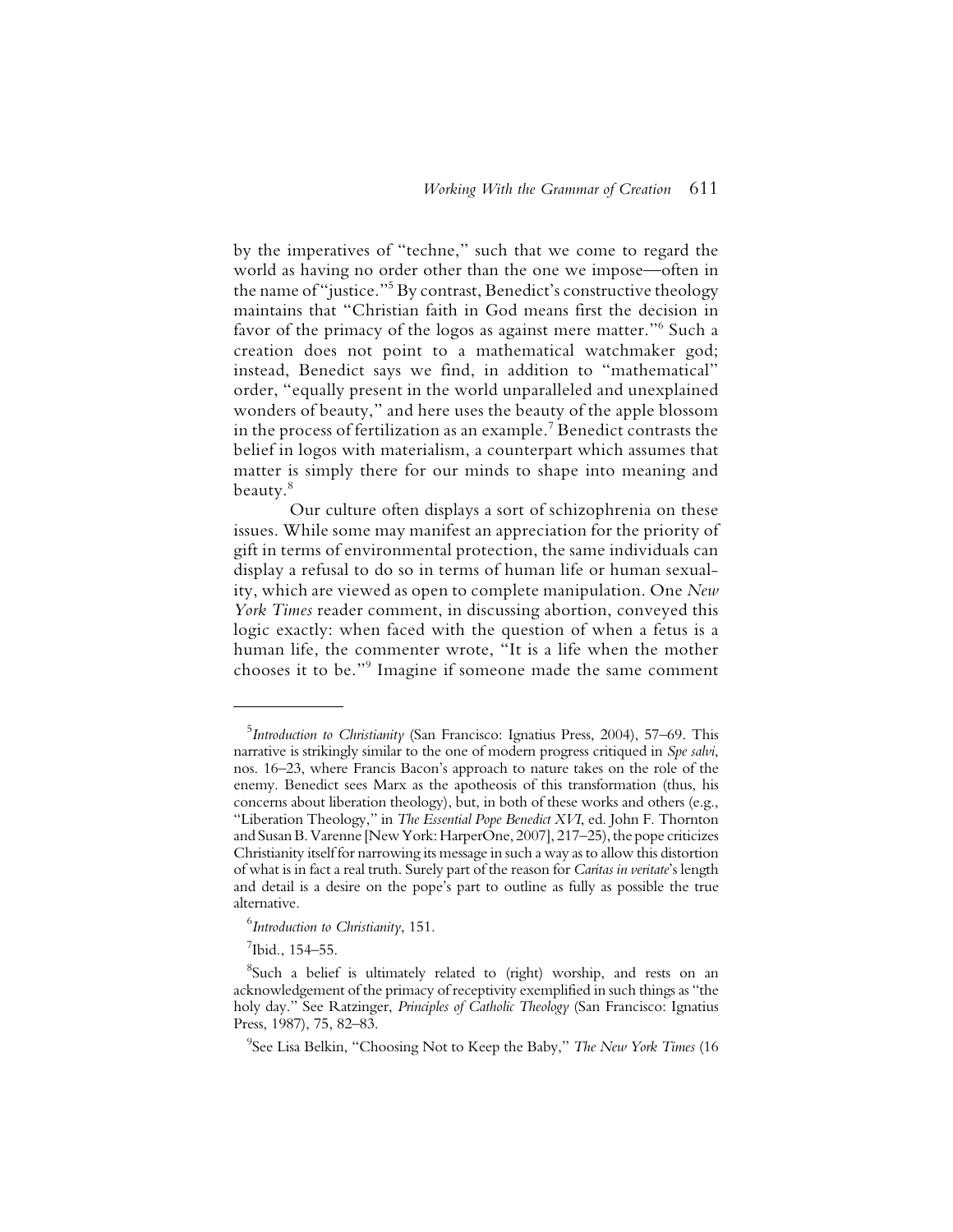about the value of the Amazon rain forest! Yet others in the culture, keen to preserve life and the sanctity of marriage, often show a reckless disregard for any questions relating to the natural environment. Many of this latter group are Christians or Catholics, and they simply replicate the schizophrenia in reverse. They so emphasize "the dignity of the person" that the place of such dignity in the goodness of the whole creation is ignored. Creation is accepted as a set of raw materials subject to cost/benefit analysis only. In both cases, there is a contradictory logic on display at either side of a divide that appears at the bright line of the human body. Outside the body, one set of rules apply. To the body itself, a different set applies. Benedict's connection is predicated on the notion that the *same* logic of gift needs to apply on all these issues.

The specifically Christian side of this failure is due to a distortion of eschatological hope, which no longer recognizes the cosmic and human unity of God's reconciliation. Thus, the second characteristic theme: the importance of human solidarity as essential to Christian eschatology (and vice versa). The importance of human solidarity so drives *Caritas in veritate* that the pope insists on the "urgent need of a true world political authority" (67). Yet, at the same time, even in the same section, the pope spends time pointing out the importance of small, local forms of solidarity that embody gratuitousness. If everything begins with gift, everything also drives toward an end that is consistent with gift, which is the solidarity manifest in charity in truth.

Here it is important to keep in mind the pope's encyclical *Spe salvi*, which so explicitly endorses Henri de Lubac's vision of salvation—of the ultimate Christian hope—as social.<sup>10</sup> In that encyclical, Benedict chides modern Christianity because it "has to a large extent restricted its attention to the individual and his salvation . . . has limited the horizon of its hope and has failed to recognize sufficiently the greatness of its task."11 How does this relate to the pope's themes here? Evidently the pope recognizes that

June 2009). Online: http://parenting.blogs.nytimes.com/2009/06/16/choosingnot-to-keep-the-baby/.

<sup>10</sup>*Spe salvi*, 13–15. For an elaboration of sacramental individualism as "the supreme misunderstanding of what a sacrament truly is" (49), and further on the importance of salvation as social, see Ratzinger, *Principles*, 44–55.

<sup>11</sup>*Spe salvi*, 25.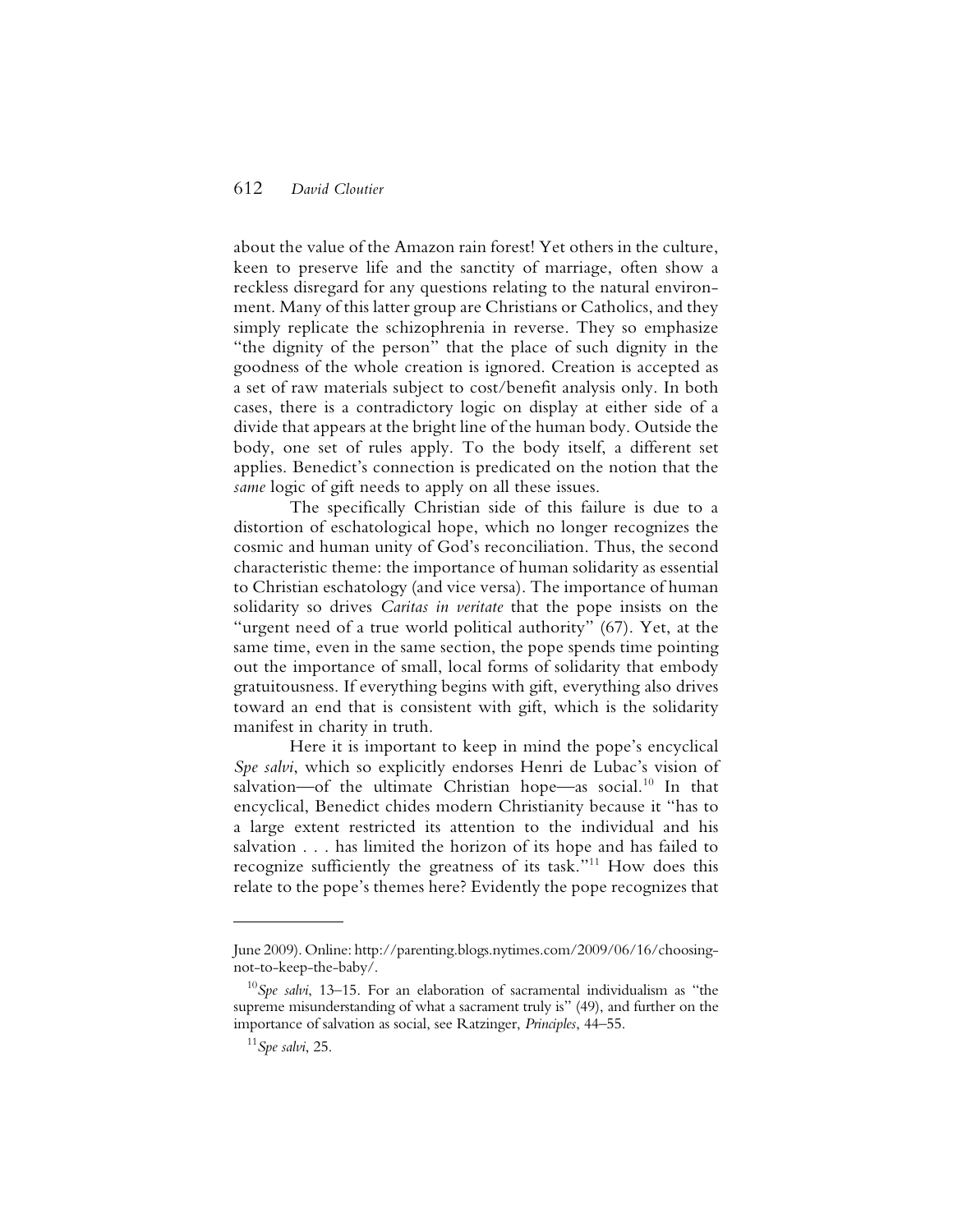the "disillusion" of modern secularity and its inane materialistic notions of progress have their root in an unfortunate "individualizing" of Christian eschatology. As I mentioned earlier, the pope relies on a vision of modern secular persons as suffering from a kind of malaise that is ultimately a refusal of solidarity with others and a pursuit of individual amusement.12 This anemic individualism allows social solidarity to atrophy, because human energy is no longer devoted to goals of solidarity. Yet it is important to recognize that such individualism can and does infect Christianity in eschatologies that also fail to reach toward full human solidarity. The "narrowing" of Christian hope to the individual soul allows the space for purely secular narratives of earthly progress to redefine and capture visions of solidarity. Thus, Benedict seeks to recover both a proper ontology and a dynamic, collective teleology. The logic of the world does not only begin with a grammar of creation, but ends with a social symphony of solidarity and praise. The refusal of life and of the family is indicative of a despair about such a vision of the goal of human life. The goal is now reduced to the individual.

Thus, the pope's vision is rooted in an ontology of gift and a teleology of universal solidarity. These apply not simply to persons, but to all of creation—they are its grammar and punctuation. Such themes are not merely "new" to this encyclical, but reflect the emphases characteristic of Benedict's theological vision. It is a vision worked out carefully over time, based fundamentally on a vision of post-Christian humanity lost between presumption and despair, and a Christianity only stumblingly able to identify the ontology of gift and the eschatology of solidarity that is needed to give the world real hope. It is these twin perils of presumption and despair that overshadow not only the economy, but all ethical issues.

 $12$ Noteworthy in this regard is a shift from a secular eschatological enthusiasm at the time of Vatican II to a postmodern pluralism and fragmentation today. While it would require another essay to develop this idea, Benedict rightly recognizes that secular environmentalism is the last counterweight within secular humanism to *both* the tyranny of instrumental science *and* the dominance of postmodern, pluralistic fragmentation. Benedict rejects both of these ideologies strongly, but (as we'll see) embraces environmentalism because it attempts to retain something of the universal solidarity teleology.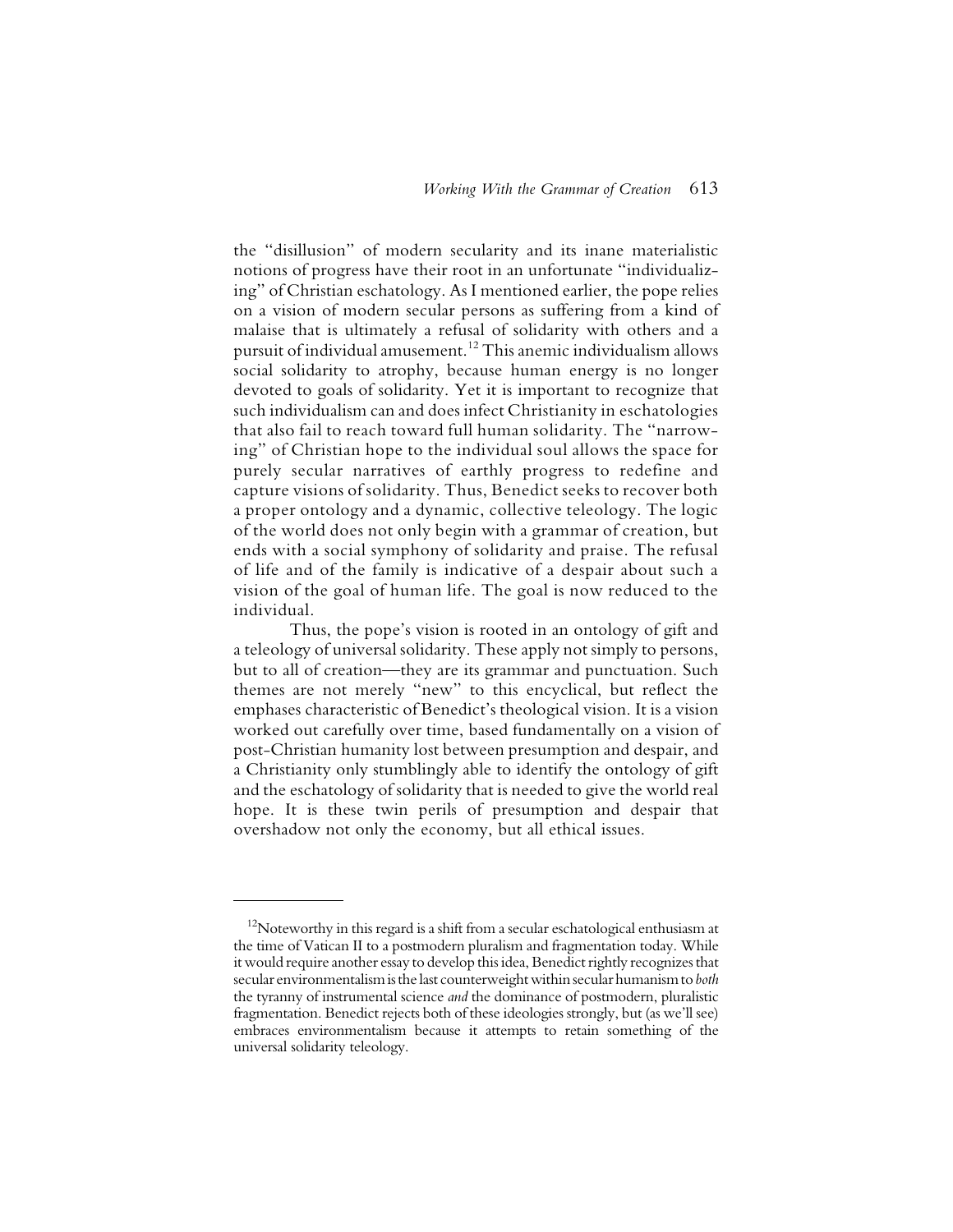## *2. Speaking the grammar: Wendell Berry and the American context*

Yet this is a social encyclical. How might we live, in practical terms, rooted in gift and driving toward solidarity? What do we need to see in the American context, specifically, especially to make the connections among the grammar of these often-separated areas of Catholic ethics? In the American context, I contend that there is no better interpreter than the farmer, poet, and essayist Wendell Berry. Berry's work has begun to receive some attention in Christian circles, but the encyclical is likely to drive this attention much further.13 Why? Simply because Berry's work so exemplifies the sort of social vision the pope outlines. There are many connections to be made, but in this essay, I want to point to three concrete features of Berry's work that will be helpful in describing in more detail what is necessary in our culture in order to understand and live out the connections between social, sexual, and life ethics. Berry's work also makes clear how we are apt to fail to make these connections.

## *a. Distinguishing true and false patterns*

At the heart of Berry's work is a conviction about the pattern of nature, a pattern which he seeks to discover through the careful practice of farming. He is sometimes called an "agrarian writer," and he notes the influence of the "Southern agrarians" on his work. Yet he worries that, for some of these writers, their agrarianism "is abstract, too purely mental . . . too often remote from the issues of practice."14 Berry's own life is "forcibly removed" from "abstraction," and instead "must submit to the unending effort

<sup>13</sup>For example, see J. Matthew Bonzo and Michael R. Stevens, *Wendell Berry and the Cultivation of Life: A Reader's Guide* (Grand Rapids: Brazos, 2008), and *Wendell Berry and Religion: Heaven's Earthly Life*, ed. Joel J. Shuman and L. Roger Owens (Lexington, Ky.: University Press of Kentucky, 2009). Also see a special edition of *Communio*, "Twenty-Fifth Anniversary Conference: 'The Unsettling of America,'" ed. David L. Schindler, *Communio: International Catholic Review* 27 (2000): 58–170.

<sup>14</sup>Wendell Berry, "Imagination in Place," in *The Way of Ignorance* (Berkeley: Counterpoint, 2005), 44.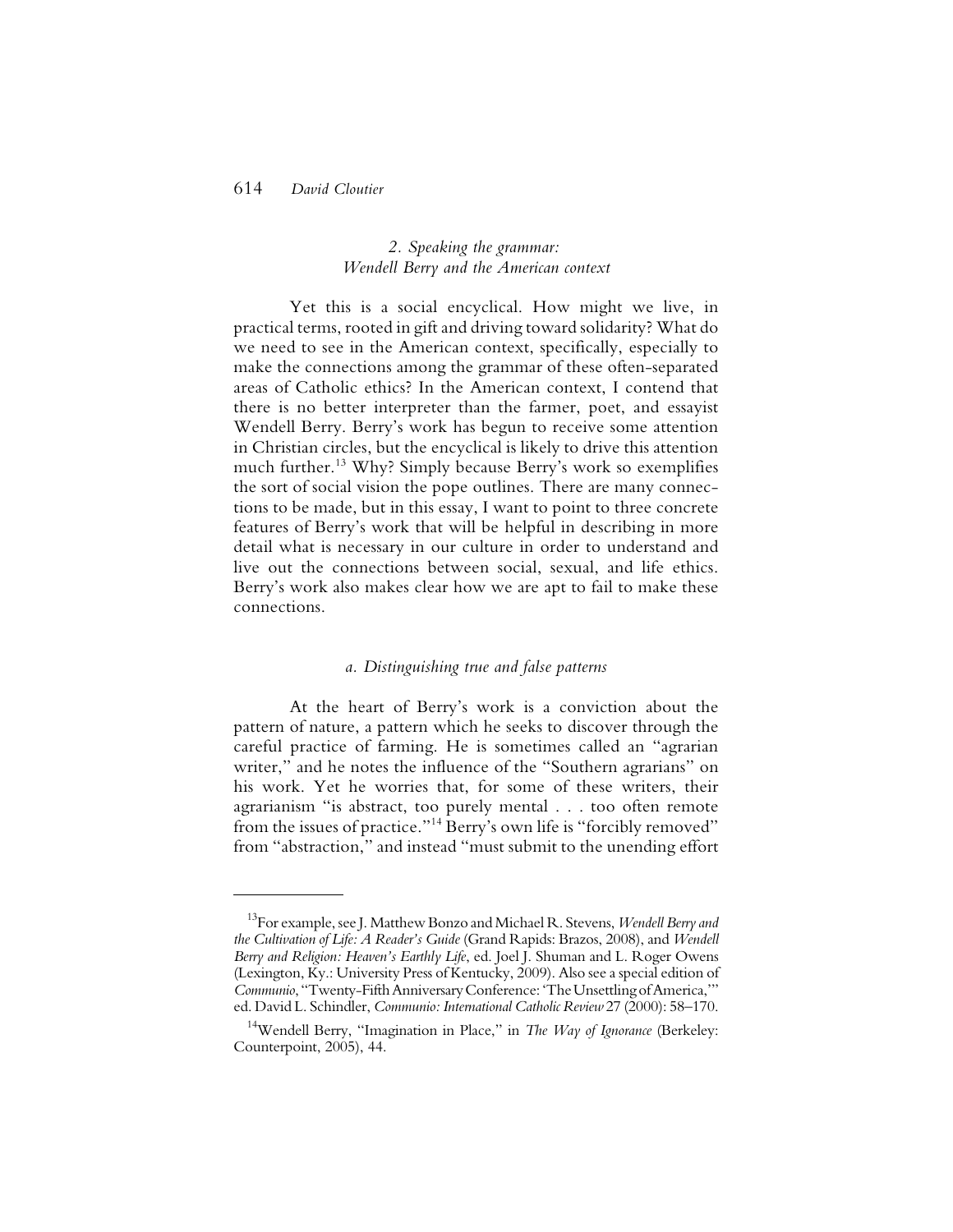to change one's mind and ways to fit one's farm."15 But ultimately such effort is aimed at "seeing in nature the inescapable standard and in natural processes the necessary pattern for any human use of the land."<sup>16</sup>

The patterns are discovered through *ignorance* and *discipline*. "Ignorance" here refers to a "humbling knowledge" that is "a way of acknowledging the uniqueness of every individual creature, deserving respect, and the uniqueness of every moment, deserving wonder."17 Such a way of proceeding acknowledges limits, both in oneself and in the human condition. Since we are often uncomfortable with such limits, hewing to them also requires discipline. In preferring a lack of discipline, we ordinarily end up allowing our desires to determine what we will do and how we will do it. However, "we have, in fact, no right to ask the world to conform to our desires."18

All of this is reflective of discovering the world as a gift, as something given to us and prior to us, by a power far greater than ourselves. Further, it requires us to accept the pattern of the world as extremely complicated and particular—this is the part we dislike, because genuine knowledge of the pattern must come through humbling ignorance and discipline. Berry summarizes his mission in an interview by saying, "I've understood that my job as an advocate has been to speak of the issues in something like their real complexity."19 We are unable to do so because, Berry claims, we are instead enamored by the "grand oversimplifications" presented to us by the industrial economy. It is the industrial economy which presents us with a world that is far too easily grasped, doing so "by means of simplifications too extreme and oppressive to merit the name of thought."20 Indeed, in one essay, Berry chides those who claim he

 $15$ Ibid., 46.

 $16$ Ibid., 47.

<sup>17</sup>Berry, "The Way of Ignorance," in *The Way of Ignorance*, 67.

<sup>&</sup>lt;sup>18</sup>Berry, "The Conservation of Nature and the Preservation of Humanity," in *Another Turn of the Crank* (Washington, D.C.: Counterpoint, 1995), 83.

<sup>19</sup>Berry, *Conversations with Wendell Berry*, ed. Morris Allen Grubbs (Jackson, Miss.: University Press of Mississippi, 2007), 200.

<sup>20</sup>Berry, "Out of Your Car, Off Your Horse," in *Sex, Economy, Freedom & Community* (New York: Pantheon, 1993), 19.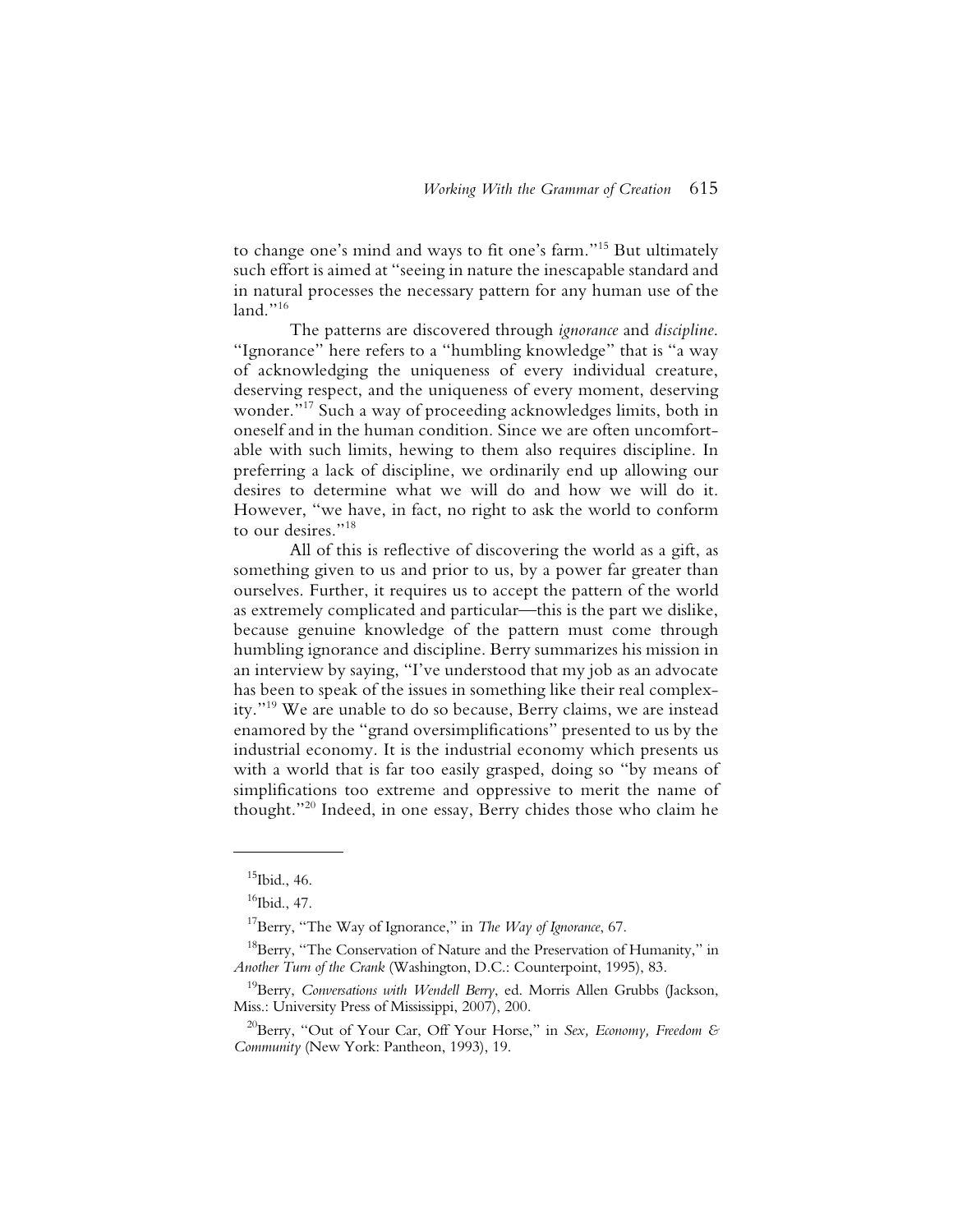represents an ideal of "simplicity," saying, "I am obliged to reply that I gave up the simple life when I left New York City in 1964 and came here."21

Thus, what happens in the contemporary world is that, refusing the humbling acknowledgment of our vast ignorance and the need for exacting personal discipline in discovering even parts of this pattern, we substitute oversimplified "patterns" that supposedly comprehend things (no more ignorance) and "make things easy" (no more discipline). A pertinent environmental example is the tendency to regard untouched nature as either pure and pristine or mere raw material for human use. Throughout Berry's work, he expresses a skepticism about conservationists bent on "preserving wilderness," usually a considerable distance from where anyone lives or works. Such preservation comes at the expense of other "non-preserved" places (usually where we live and work) which are simply subject to exploitation.<sup>22</sup> Battles over the spotted owl, or over animal rights, create a conflict between those who trust the pattern of industrial and scientific exploitation and those who refuse this pattern in favor of taking refuge in some sort of "given" nature. Michael Northcott, in his survey of various approaches to environmental ethics, also juxtaposes utilitarian approaches that focus on "aggregate human utility" with deontological approaches that defend the preservation of nature by way of analogies to duties "to preserve aesthetic beauty in art objects."23 Northcott identifies how these approaches try to impose overly simplified patterns on the actual patterns of life, thereby failing to pay attention to much that is crucial.

This conflict between environmental romanticism and industrial capitalism, two oversimplified patterns, also appears in virtually the same form in our thinking about human sexuality. Indeed, Berry argues that our sexual lives are governed primarily by a "sexual romanticism," that worships "true love," trying to defend against the "sexual capitalism" of purely instrumental use of sex for

 $^{21}$ Berry, "Imagination in Place," 47–48.

<sup>22</sup>See, for example, "Conservation is Good Work," in *Sex, Economy*, 27–43, and "Getting Along With Nature," in *Home Economics* (New York: North Point, 1987), 6–20. In *The Unsettling of America*, he dubs this approach "vacationoriented" conservation (27).

<sup>23</sup>Michael Northcott, *The Environment and Christian Ethics* (New York: Cambridge University Press, 1996), 92, 98.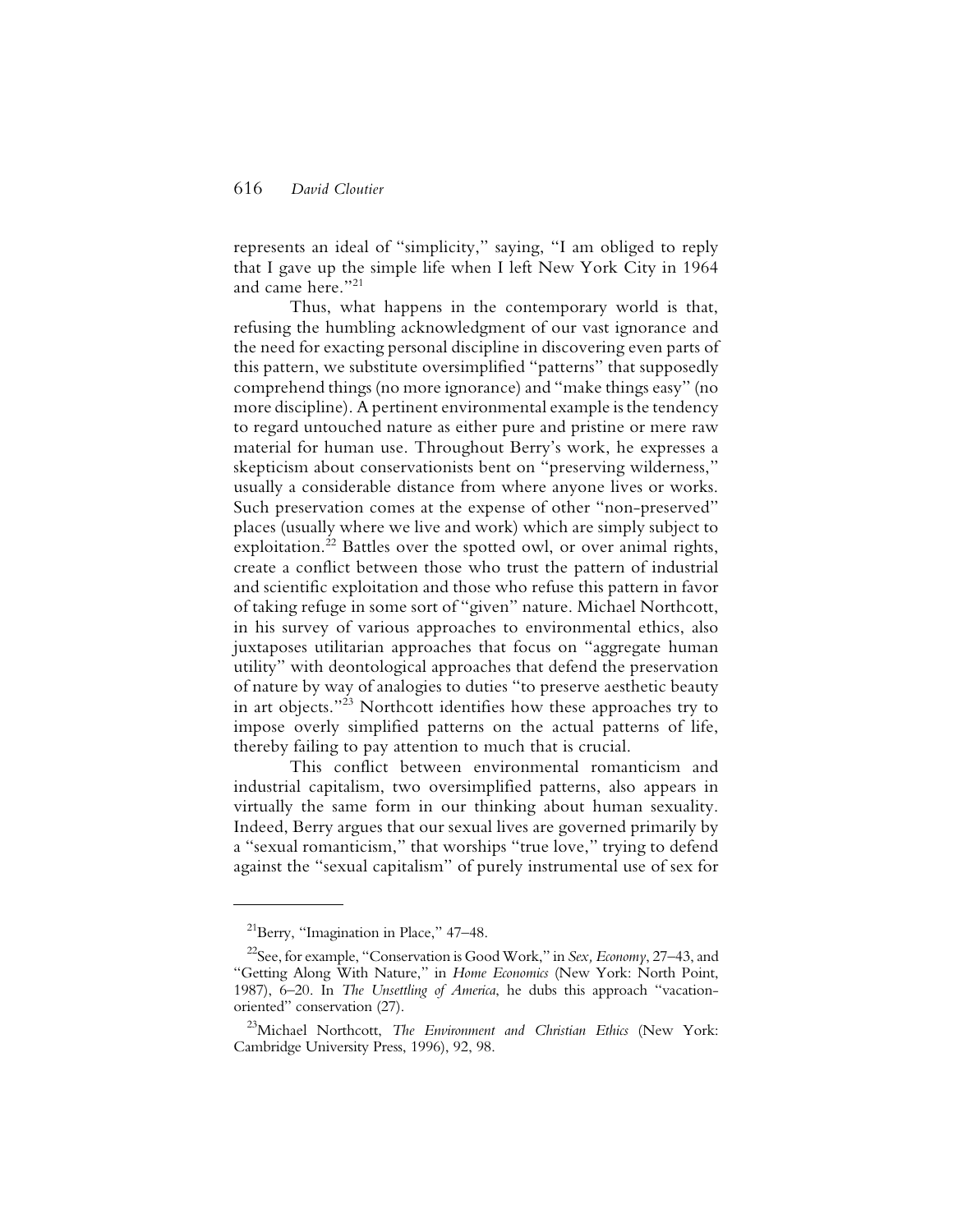pleasure.24 Sexual capitalists, he remarks, are merely disillusioned sexual romantics. As he puts it wryly, "The sexual romantic croons, 'You be-long to me.' The sexual capitalist believes the same thing, but has stopped crooning."25 An oversimplified pattern of possessive ownership replaces the much more complex mutual belonging that is marriage.

Summarizing these oversimplified grammars in an essay on language, Berry diagnoses its "increasing unreliability" by explaining two types of language that fail to be accountable in their imprecision, and hence oversimplification. One kind of language is "diminished by subjectivity, which ends in meaninglessness  $\dots$ ."<sup>26</sup> This is the language of expressivist romanticism. But then there is also "a language diminished by objectivity, or so-called objectivity (inordinate or irresponsible ambition), which ends in confusion."27 This is the language of specialization, which Berry so often derides, a language characteristic especially of industrial science, but which also infects most areas of knowledge. Both these sorts of language, in different ways, ultimately dispense with the matter of truth, insofar as they fail to be accountable to the reality which they are trying to designate. Therefore, the languages are useful for concealing ignorance, but also for attempting supposed knowledge of things without the practices of discipline actually required.<sup>28</sup>

Berry's categories provide a helpful challenge to Catholic thought. Catholic ethics often has a great deal more to say about sexual ethics and its normative "patterns" than about the environment. It is as if the tradition, deeply worried about sexual subjectivism, develops a language meant to defend against it, but then allows the languages of science (biology, economics, etc.) to have its way with the rest of creation beyond the bounds of the human body. This approach can tend to polarize Catholic argument in ways that

<sup>24</sup>Wendell Berry, "The Body and the Earth," in *The Unsettling of America: Culture and Agriculture* (San Francisco: Sierra Club Books, 1977), 117.

 $^{25}$ Ibid., 119.

<sup>26</sup>Wendell Berry, "Standing by Words," in *Standing by Words* (Washington, D.C.: Shoemaker and Hoard, 2005; orig. 1983), 25.

 $^{27}$ Ibid.

 $28$ For example, later in the essay, Berry derides a writing textbook for telling its students in its initial pages that they already have "a more or less complete mastery of the English language" (27).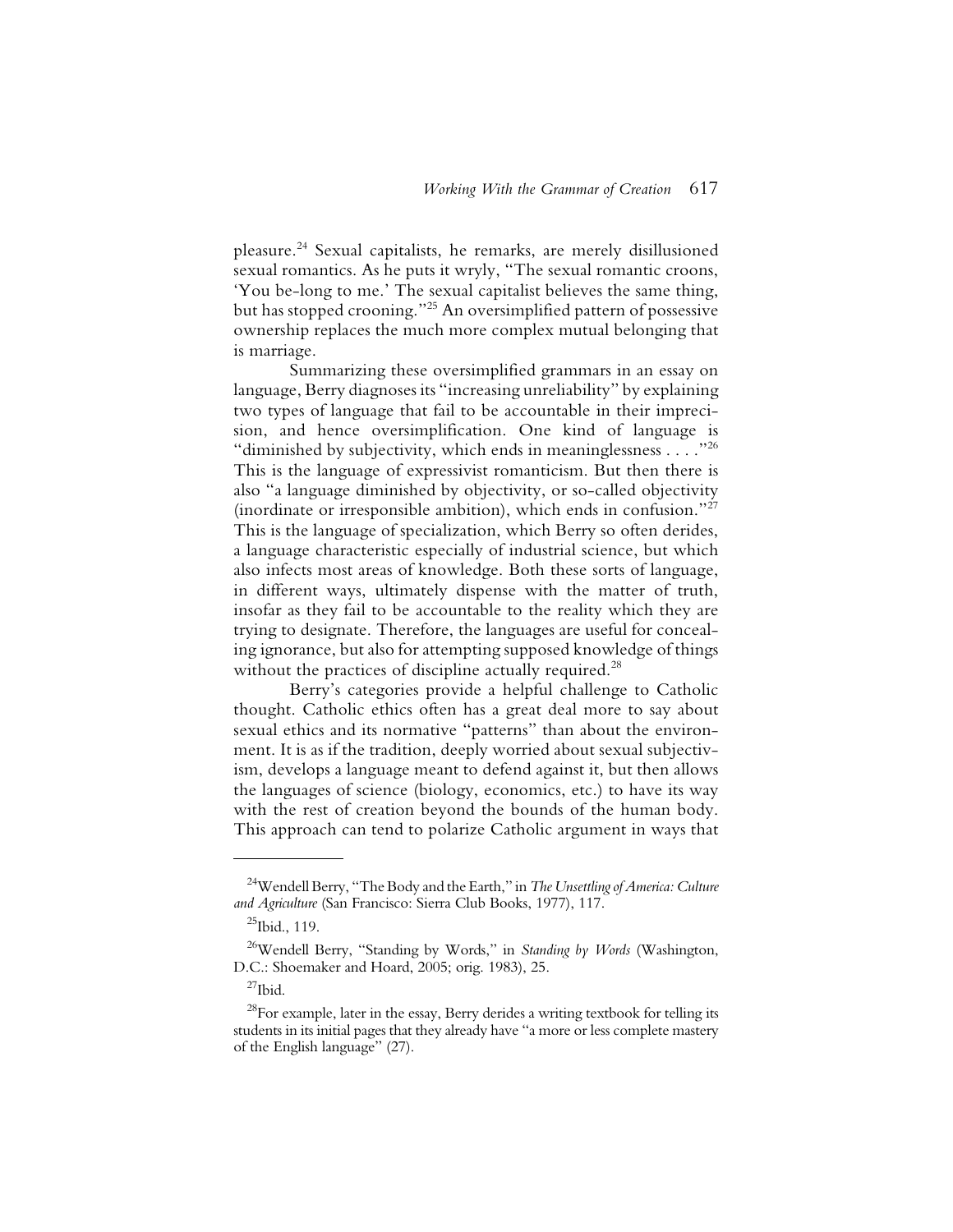mimic the cultural oversimplifications. Northcott looks at earlier magisterial teaching on the environment and worries about a "deeply humanocentric interpretation of the Christian tradition of natural law," one that does not recognize that the value of human life is not the sole and exclusive focus of the natural law.<sup>29</sup> In the present encyclical, Benedict is clearly signaling the desire to move beyond such an interpretation, to a more holistic, more traditional understanding of natural law in a cosmological sense. Such a move, he believes, offers an avenue to draw modern secular societies back to the natural law through their concern for the environment. $30$ Such concern is seen throughout his writings. Even before his papacy, the pope stated that "it seems clear to me that it is in fact man who threatens to rob nature of its life's breath."31 And he is quite aware of the vast magnitude of the practical problem, often mentioning it in talks and speeches.<sup>32</sup>

31Joseph Ratzinger, *Salt of the Earth: The Church at the End of the Millennium* (San Francisco: Ignatius Press, 1997), 230.

<sup>29</sup>Northcott, *Environment*, 136–37.

<sup>&</sup>lt;sup>30</sup>See John Allen's indication of this strategy in "Benedict XVI's Very Own Shade of Green," *National Catholic Reporter* (31 July 2009). Online at http://ncronline.org. Also see Allen, "For Benedict, Environmental Movement Promises Recovery of Natural Law Tradition," *National Catholic Reporter* (27 July 2007), also available at ncronline.org.

 $32\alpha$ The promotion of sustainable development and particular attention to climate change are indeed matters of grave importance for the entire human family, and no nation or business sector should ignore them. As scientific research demonstrates the worldwide effects that human actions can have on the environment, the complexity of the vital relationship between the ecology of the human person and the ecology of nature becomes increasingly apparent" ("Address of His Holiness Benedict XVI to H.E. Mr. Noel Fahey New Ambassador of Ireland to the Holy See" [15 September 2007], 5. Online: http://www.vatican.va/ holy\_father/benedict\_xvi/speeches/2007/september/documents/hf\_benxvi\_spe\_20070915\_ambassador-ireland\_en.html).And on the flight to Australia for World Youth Day, he describes his vision of the earth from the plane, of magnificent beauty, but also of something else: "Perhaps reluctantly we come to acknowledge that there are also scars which mark the surface of our earth: erosion, deforestation, the squandering of the world's mineral and ocean resources in order to fuel an insatiable consumption" ("Interview of the Holy Father Benedict XVI During the Flight to Australia" [12 July 2008]. Online: http://www.vatican.va/ holy father/benedict\_xvi/speeches/2008/july/documents/hf\_benxvi\_spe\_20080712\_interview\_en.html).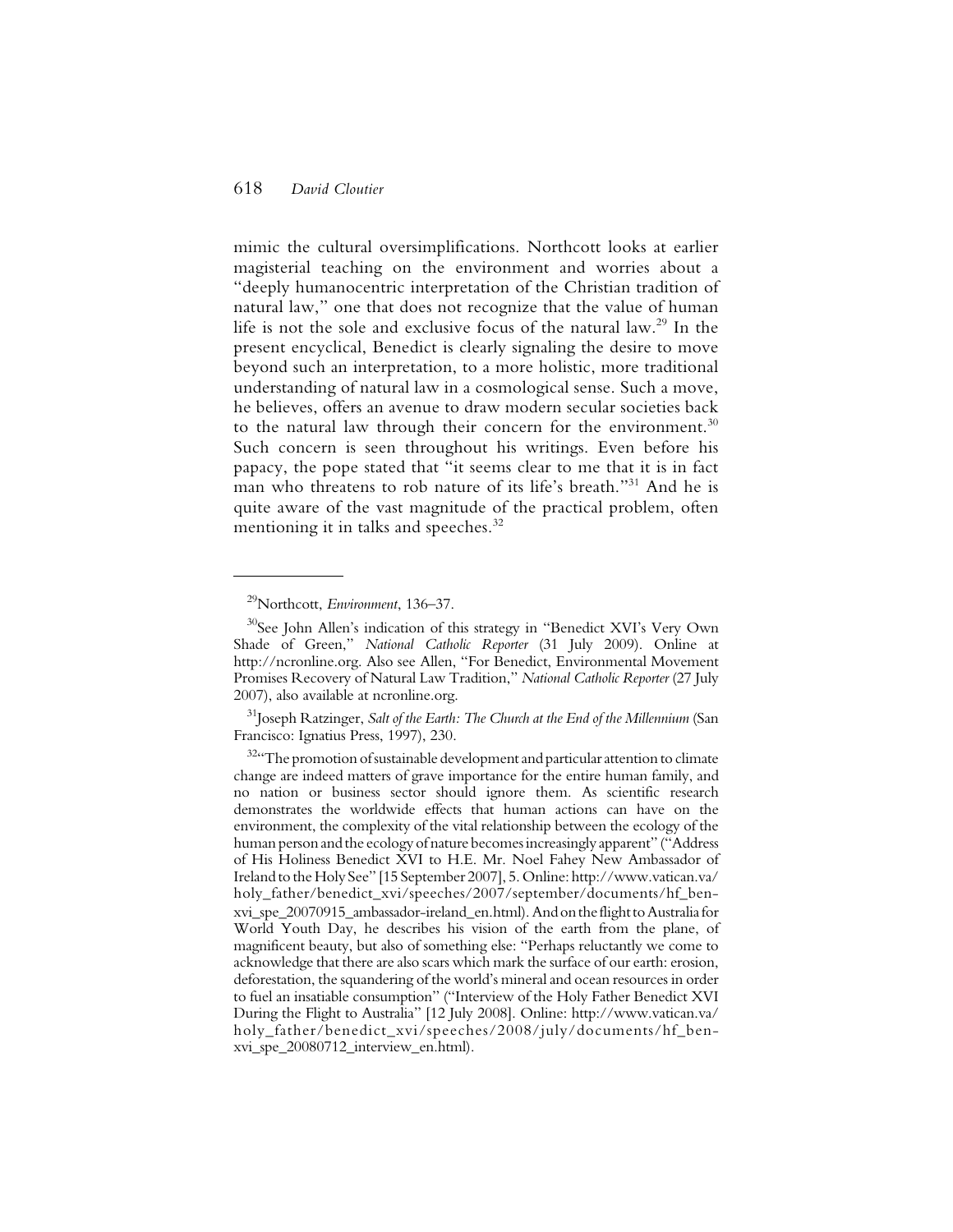Like Berry, Benedict is offering an approach to the environment and to economics, one predicated on the priority of a pattern, which is ultimately a pattern of gift. The language of gratuity cannot help but strengthen the connection of these areas to Catholic sexual and life ethics, in which the category of gift already plays a central role. Indeed, the language of gift has been the preferred way beyond the (now-acknowledged) failures of the supposedly objective "physicalism" characteristic of the sexual ethics of the moral manuals. But Benedict's use of the "gift" pattern in economy and ecology overcomes the temptation to divide life into a private realm of love (centered on marriage and having children), governed by gift, and a public realm of instrumentalized use, governed by utilitarian calculations. Berry's writings not only name the misleading patterns that distort us, but also indicate the "way of ignorance" and of discipline which are necessary to see the real pattern.

#### *b. Work with the patterns*

But we may go on to ask, why are these oversimplified patterns so prevalent in our culture? Berry's answer is surprisingly consistent: it is because our industrial society is held together through bad work. Approaching the pattern of creation may require us to change our minds, but it really requires us to *change the way we work*—that is, to begin to work *with* the pattern. In criticizing wilderness conservation, Berry instead claims that "conservation is good work," by which he means conserving nature means designing productive, useful work that participates in and works with the pattern of creation. He points out two (oversimplified!) definitions of the "work" involved in "conservation"—that it simply involves somehow "managing" resources with more restraint or it involves "protecting" wilderness.<sup>33</sup> In place of abstract notions of conservation, and even of the abstract language of "the environment," Berry suggests, "the real name of our connection to this everywhere different and differently named earth is 'work.' . . . The name of our *proper* connection to the earth is 'good work,' for good work

<sup>33</sup>Berry, "Conservation is Good Work," 28.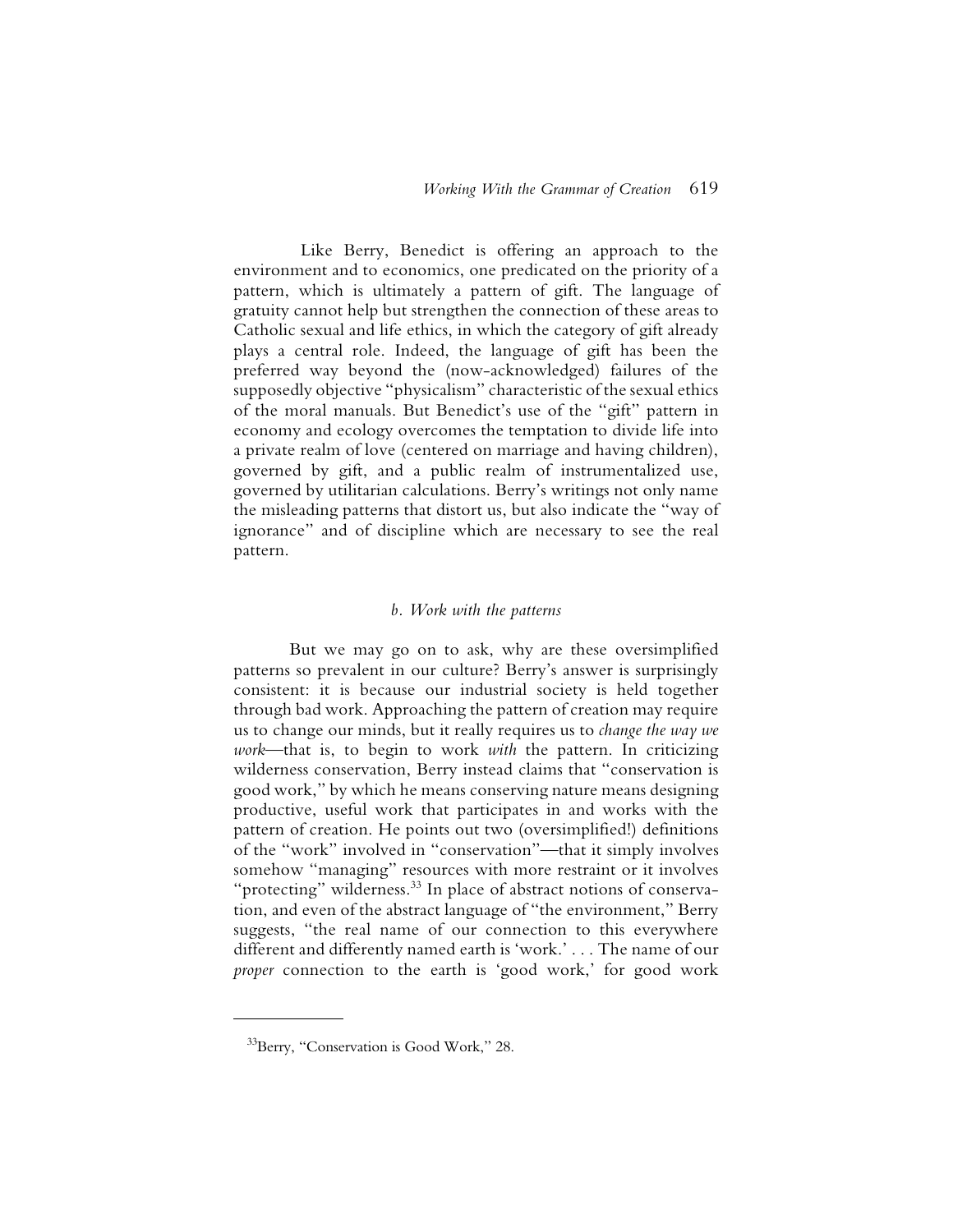involves much giving of honor."34 The real environmental crisis is located in our inability to do and honor good work. Richard White, in his history of the Columbia River basin, makes this point more formally:

it is our own work that ultimately links us, for better or worse, to nature. One of the great shortcomings—intellectual and political—of modern environmentalism is its failure to grasp how human beings have historically known nature through work. Environmentalists, for all their love of nature, tend to distance humans from it. Environmentalists stress the eye over the hand, the contemplative over the active, the supposedly undisturbed over the connected. They call for human connections with nature while disparaging all those who claim to have known and appreciated nature through work and labor.<sup>35</sup>

Yet, bent on consuming, we will accept bad work in the production of the materials of our everyday life, and such bad work will not only consume (rather than conserve) the environment, but also destroy us. Berry writes that typical corporate targets of environmentalists avoid the real problem: "The world is being destroyed, no doubt about it, by the greed of the rich and powerful. It is also being destroyed by popular demand. There are not enough rich and powerful people to consume the whole world; for that, the rich and powerful need the help of countless ordinary people."36 Berry describes such people in terms quite similar to Benedict's description of the weakness and weariness of contemporary society: "People whose governing habit is the relinquishment of power, competence, and responsibility, and whose characteristic suffering is the anxiety of futility, make excellent spenders."37

And, we might add, they make excellent victims or instigators of a sexual culture of lazy, sloppy promiscuity. Our society's obsession with bad, earth-destroying and soul-destroying work feeds its frenzied destructive obsession with fulfillment and gratification in the sexual realm. Here too, sexuality becomes a consumer good

<sup>&</sup>lt;sup>34</sup>Ibid., 35.

<sup>35</sup>Richard White, *The Organic Machine* (New York: Hill & Wang, 1995), x.

<sup>&</sup>lt;sup>36</sup>Berry, "Conservation," 32.

<sup>37</sup>Berry, "The Ecological Crisis as a Crisis of Character," in *The Unsettling of America*, 24.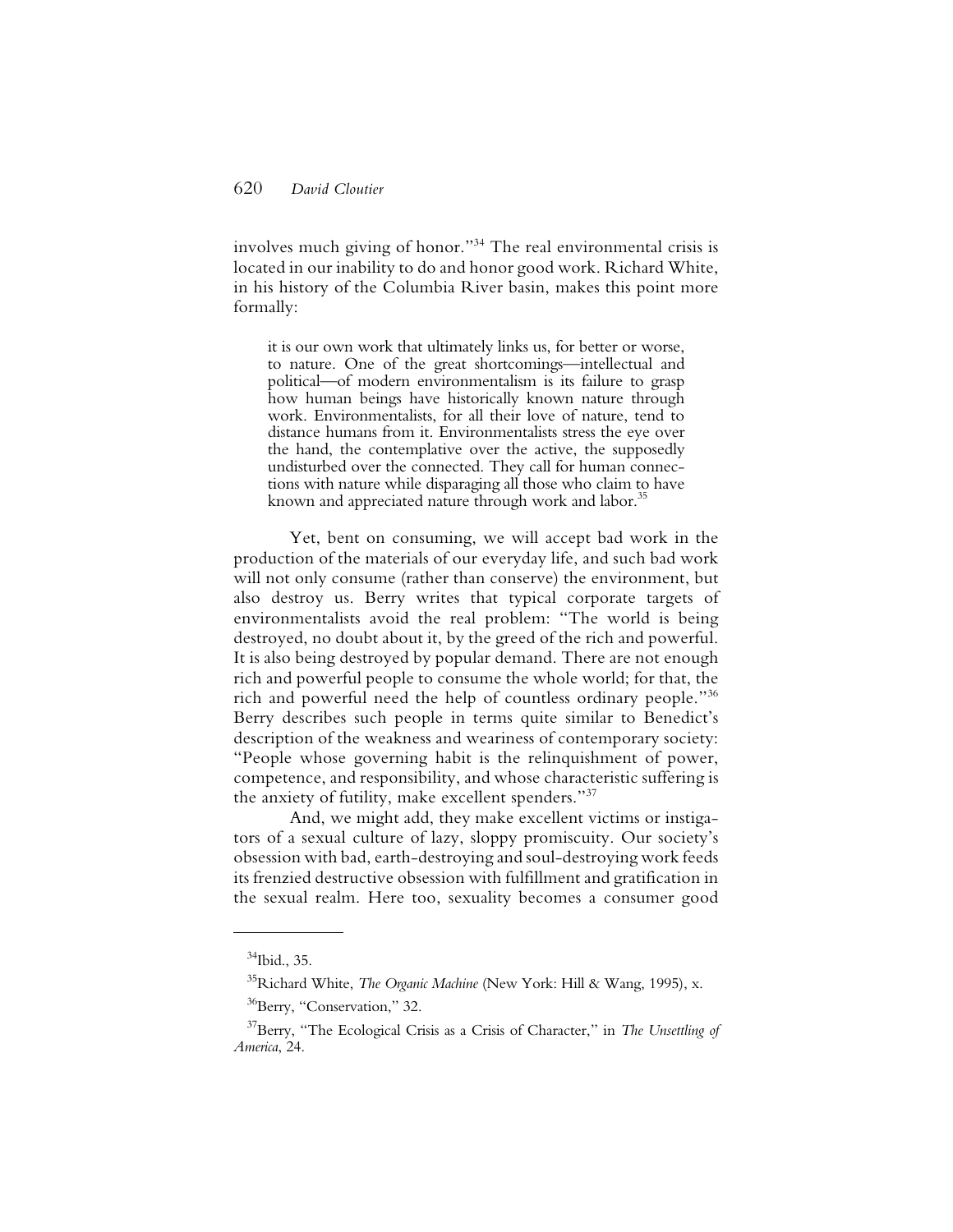(whether romantic or merely hedonistic), because we no longer have a clear idea about the productive, creative work that our sexuality is supposed to serve. Thus, we often initiate children into the realm of sexuality without giving them any good and useful work to do, work which would build temperance. Then we present visions of marriage which are also use-less, thus setting up the rejection of marriage or at least its fragility, since it rests solely on a foundation of romantic love and fulfillment. Berry states that "a family doesn't just stay together out of sentiment. It is certainly more apt to stay together if the various members need one another or are in some practical way dependent on one another."38 The primary form of this "good work" is the work of householding, and especially the "(re)production" of children.

The importance of work, again, reminds us that trying to talk about "environmental values" or "sexual values," as if these are merely sets of ideas, is foolish. A focus on good work is a necessary companion to the overthrowing of false patterns, since it is the practical instantiation of the world's complexity. The centrality of good work, both "at home" and "at work," can be seen as the practical cement that holds together Berry's overall vision. Berry laments that "the Protestant work ethic has never been very discriminating about kinds or qualities of work or even the usefulness of work. To raise the issue of usefulness is to call for some means or standard of discrimination."39 But this has been a major, if underdeveloped, theme of Catholic social teaching. Too often, those involved with Catholic social teaching have become preoccupied with policy and political structures. However, stretching back to *Rerum novarum*, the entire tradition is founded on a concern for the situation of workers in the new economy, and the necessary characteristics of good work. Most notably, in *Laborem exercens*, Pope John Paul II laid out a vision for "humanizing" work, work that developed human subjectivity, and therefore participated in the (gift of) creating along with God. Yet, in the same encyclical, John Paul II also proposes "objective" criteria for the value of work, which include its genuine contribution to the good of the family household and society. The fact is, the weight of the tradition offers a clear

<sup>38</sup>Berry, *Conversations*, 183.

<sup>39</sup>Ibid., 182.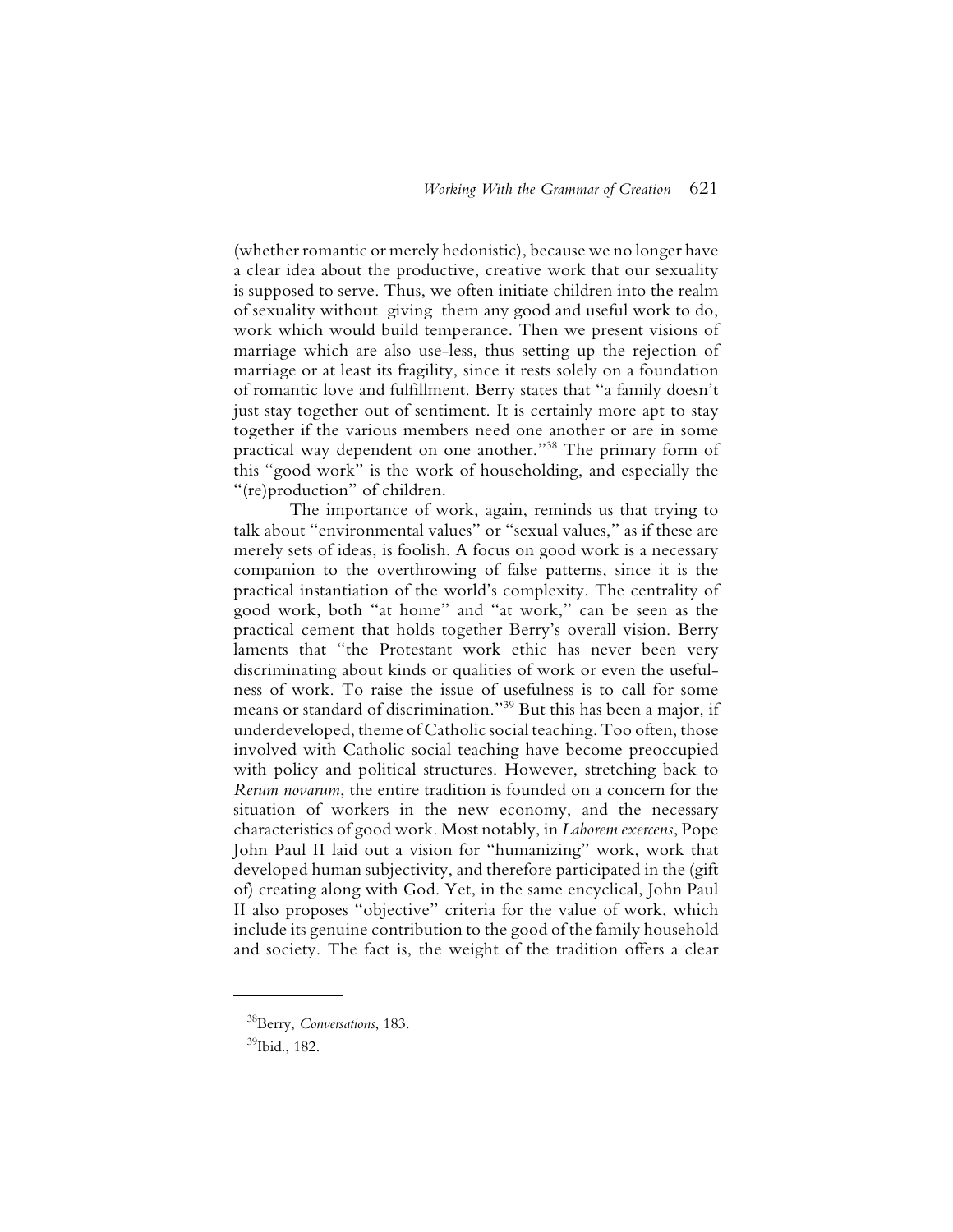voice saying that, without good work (and, we might add, without households that "work"), there can be no real justice in a society.<sup>40</sup> Benedict's encyclical, interpreted through Berry's lens, suggests that our environmental and sexual problems cannot be solved apart from good work.

But what is "good work"? Such work is not simply (and certainly not always) "satisfying" or "enjoyable" (as students are prone to think when discussing *Laborem exercens*). Nor is it merely a matter of receiving fair compensation or avoiding direct abuses. It is work "with the pattern," work that conforms us to the pattern of creation. Berry's most common criterion for good work is "usefulness," a word vastly different from the technical focus on "utility." "Usefulness stands in opposition to the frivolous," he says, and maintains that useful work (or language) is work "that enables seeing, makes clarity."41 What good work allows us to do is see the grammar of creation, and also of ourselves. Such work involves both humble "ignorance" and discipline. It is humble because it "is always modestly scaled."42 "Past the scale of the human," Berry writes, "our works do not liberate us—they confine us."<sup>43</sup> On a theological level, Berry's insistence on modest scale is tied into the necessity of recognizing limits—the limits of the land, but even more importantly, the limits of our own knowledge.44 This sort of work involves what he most often calls "care," but also calls "reverence" or "giving of honor."<sup>45</sup> Bad work is fundamentally careless work, and careless work happens most often when carried out by persons who do not have to deal with the consequences of their carelessness.46 Berry pays particular attention to contrasting the

 $^{40}$ Thus, it is evidently troubling that the central location of Catholic social teaching is in the policy arm of the USCCB and other political advocacy groups, rather than in corporate activism and Catholic business schools!

<sup>41</sup>Berry, *Conversations*, 181.

<sup>&</sup>lt;sup>42</sup>Berry, "Conservation is Good Work," 35.

<sup>43</sup>Berry, "The Body and the Earth," in *The Unsettling of America: Culture and Agriculture* (New York: Avon Books, 1977), 104.

<sup>44</sup>See his very recent essay "Faustian Economics: Hell Hath No Limits," *Harper's* 316 (May 2008), 35–42.

<sup>&</sup>lt;sup>45</sup>For example, see "The Conservation of Nature and the Preservation of Humanity," 73–74.

<sup>&</sup>lt;sup>46</sup>See his criticisms of higher education for producing such "administrators" in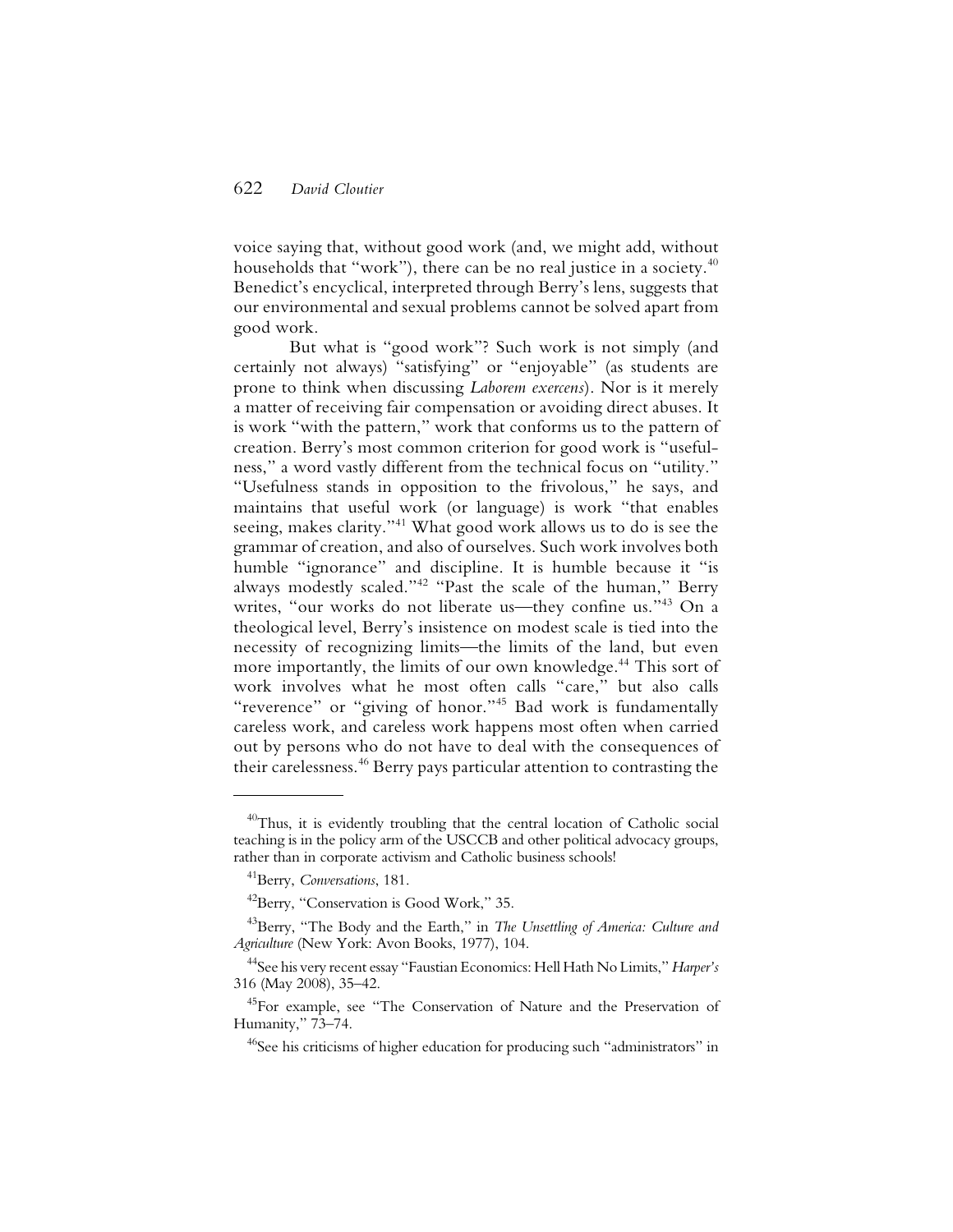*discipline* involved in good work with the sloth, irresponsibility, and convenience involved in bad work. The industrial standards of efficiency replace older standards, which had to do with "discipline," both in terms of the use of resources and in terms of the needs of the human subject.<sup>47</sup> According to the overarching standard of efficiency, "Instead of asking a man what he can do well, it asks him what he can do fast and cheap."48 Work that is care-less is, for him, exemplified by bad farming, which ultimately not only "uses up" the earth the farmer is working, but also uses up the farmer. (By contrast, good work preserves land in use.)

#### *c. Local communities as mediators of the patterns*

But "good work"—whether in the household or the workshop—can never be a solo endeavor. The importance of preserving and cultivating local community and culture is the third practical help that Berry gives in fleshing out Benedict's thought. The practice of the grammar of creation can never go on alone, but must be mediated, and its mediation occurs first and foremost in communities, which Berry defines as "the commonwealth and common interests, commonly understood, of people living together in a place and wishing to do so. . . . [A] locally understood interdependence of local people, local culture, local economy, and local nature."<sup>49</sup>

The importance of local community and culture in Berry is perhaps the most challenging (though most commonly cited) aspect of his work, because it raises suspicions of nostalgia for some pristine past.50 What exactly is so crucial about such community? First, such

<sup>&</sup>quot;Higher Education and Home Defense," in *Home Economics*, 49–53.

<sup>47</sup>Berry, "Discipline and Hope," in *A Continuous Harmony* (San Diego: Harcourt Brace Jovanovich, 1972), 94.

<sup>48</sup>Ibid., 94.

<sup>49</sup>Berry, "Sex, Economy, Freedom and Community," in *Sex, Economy*, 119–20.

 $50$ See, for example, several of the questions in "A Conversation with Wendell Berry," *Communio: International Catholic Review* 27 (2000): 58–86. In that conversation, Berry's response is (repeatedly) simply to urge people to start developing or re-developing their own personal or neighborhood economies questioning the "necessity" of various consumer goods (81) or taking back or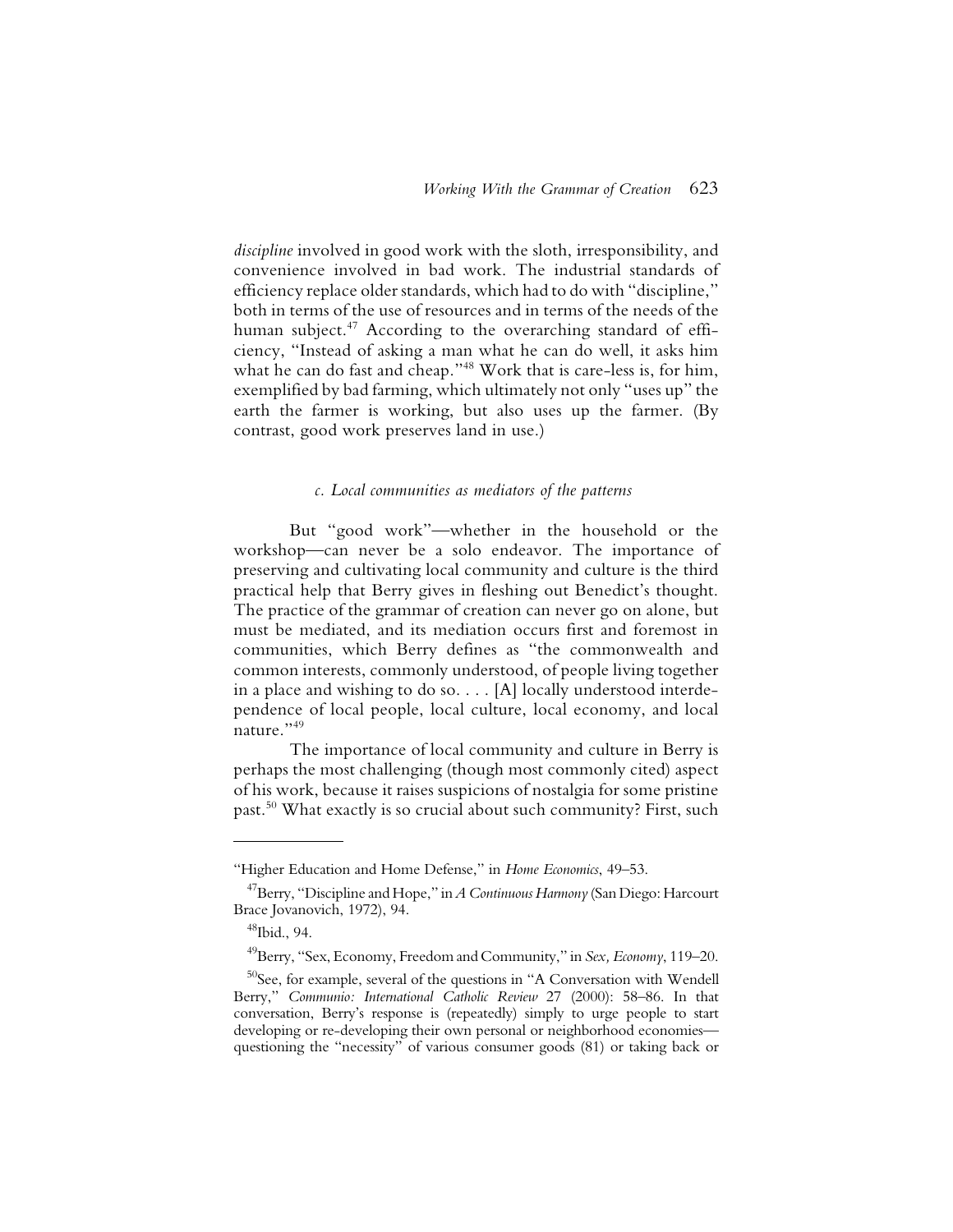community provides "membership," a word Berry confesses is "a term borrowed from St. Paul."51 Such community makes real, in practice, claims about solidarity, belonging, and ontological relationality that are central to the Catholic tradition. But why *local* community? A key reason, which appears often in Berry's writing, is that this kind of community forces us "to give up the idea of going to 'a better place' or of 'going west' to escape our troubles or messes."52 Berry may be quintessentially American in some ways, but he abhors the American myth of mobility, since it "keeps people from learning their lessons."53 What he means here are precisely the lessons of the real pattern or grammar of the created order, which are also the ones revealed by good work. Like good work, local community requires very similar virtues, such as patience, loyalty, trust, self-restraint, and forgiveness.54 Like good work, local community requires a humbling discipline. In its absence, our soul travels about in what William Leach, borrowing from writer J.B. Jackson, calls "the landscape of the temporary," in which consumption is the norm. As Leach notes, "[p]eople need to feel a bond to a concrete reality larger than the self, a reality that gives deeper meaning to existence. They need to be stewards of concrete places (not the world place or planet) in which they live . . . ."55

One environmental lesson, of course, that needs to be learned is to deal with one's own garbage—in this case, literally deal with the day-to-day use of the natural resources of a place. It is wellknown that places where people have stable commitments are likely to be preserved quite nicely. However, such places often import their energy and manufactured goods, and export their waste to other places which they are willing to destroy. Even worse are people who go from place to place, who regard a locale as merely a blank canvas for their own desires, and who are ever willing to destroy local places and local relationships to impose their desires. And far worse than these, of course, are "placeless" corporations,

shortening the distance of economic "proxies" (75).

<sup>51</sup>Berry, *Conversations*, 137.

<sup>52</sup>Ibid., 178.

<sup>53</sup>Ibid., 144.

 $54$ Berry, "Sex, Economy," 120–21.

<sup>55</sup>William Leach, *Country of Exiles* (New York: Vintage Books, 1999), 30.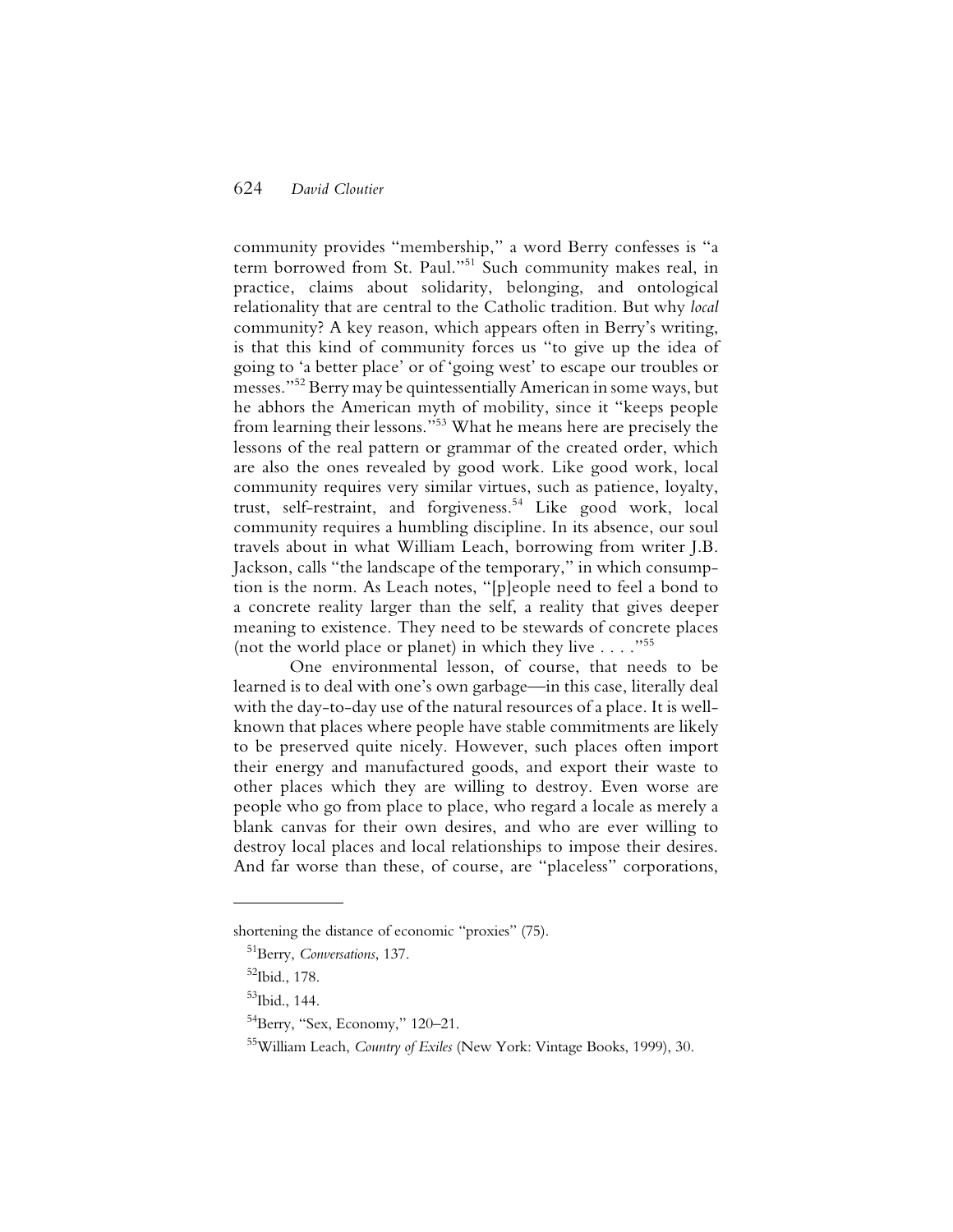who view places only in terms of raw materials or markets to be exploited. In all these cases, mobility is what enables illusory patterns to continue.

For Berry, local community is absolutely essential to preserving the environment against these foes and their disorderliness. (And in so doing, it is always important to remember that Berry is trying to stand with the poor and oppressed of rural Kentucky and Appalachia, who have borne much destruction with little benefit.) Care and good work require different things in different places, and even more, require attention to the particularity of the place itself. He writes, "How can the best work be done? Or: How can we give the best possible care to our highly variable economic landscapes, in which no two woodlands, no two farms, and no two fields are exactly alike? . . . This will be *placed* knowledge; out of place, it is little better than ignorance; and it is learnable only at home. To speak of it will require a *placed* language, made in reference to local names, conditions, and needs."56 This sort of located "knowledge" (which Berry contrasts with placeless "information") is required not only because of the variability of the land, but also because its carrier will inevitably be a local culture, and "[t]o have a culture, mostly the same people have to live mostly in the same place for a long time."57 By contrast, "[l]acking an authentic local culture, a place is open to exploitation, and ultimately destruction."58

But local community, culture, and language is also the chief point of his major essays on issues of sexuality and the family: that, just as land is misused and abused when there is no stable community to care for it, so sexuality is open to "exploitation and destruction" if there are not communities that order and shape its use. First and foremost, "to make sense of sexual issues or of sex itself, a third term, a third entity, has to intervene between private and public."59

<sup>56</sup>Berry, "Local Knowledge in the Age of Information," in *The Way of Ignorance*, 123.

<sup>&</sup>lt;sup>57</sup>"The Way of Ignorance," 57.

<sup>58</sup>Berry, "The Work of Local Culture," in *What Are People For?* (New York: North Point Press, 1990), 166.

<sup>&</sup>lt;sup>59</sup>"Sex, Economy, Freedom and Community," 119. The context for this essay is the Anita Hill-Clarence Thomas hearings, but many other examples could now be cited.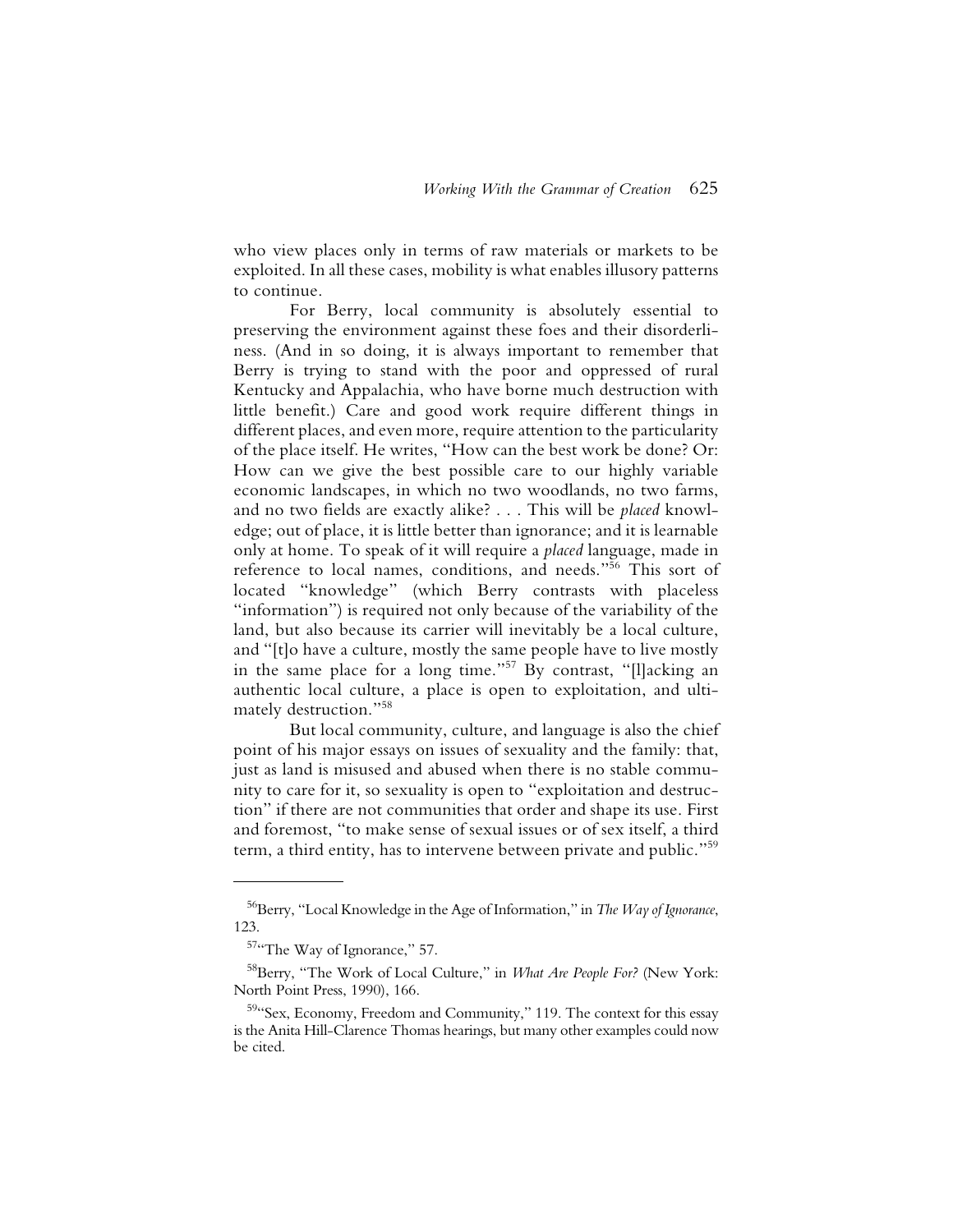This third entity is a community, which, among other things, can "enforce decency without litigation" instead of our present "poor attempt to equivocate between private lusts and public emergencies."60 However, "the triumph of the industrial economy is the fall of community. But the fall of the community reveals how precious and how necessary community is. For when community falls, so must fall all the things that only community life can engender and protect."<sup>61</sup> Chief among these is sexual love, which, when taken out of its needed context, "degenerates into a stupefying and useless contest between so-called liberation and so-called morality."62 Once again, we see the conflict, when abstracted, in the same terms of the useless wilderness debate between pure conservation and instrumental use. But this is in fact no contest, for "sexual energy cannot be made publicly available for commercial use—that is, prostituted without destroying all of its communal or cultural forms."<sup>63</sup> Berry concludes the essay with an extended reflection on freedom, suggesting that unless freedom is understood to mean the assumption of responsibilities to others, as opposed to mere license (which we should stop calling "freedom"), it simply writes checks on a moral capital which will be used up (a deep irony considering our refusal to reduce the use of fossil fuels or to pay our own national expenses).64

Berry's connection here is twofold. First, he makes the important claim that local cultures are required in order to *preserve* and *teach* orderly sexuality. It simply is not the kind of thing that can be done well by public abstraction (though it can be done poorly in this way), nor can it be done if the community's customs are routinely ignored and violated by outside forces intent on portraying sexuality in destructive ways (usually because they want to sell something). No doubt parents are acutely aware of the enormous difficulties of conveying "sexual values" to their children in the

<sup>64</sup>Ibid., 159.

 $^{60}$ Ibid., 120, 123.

 $<sup>61</sup>$ Ibid., 133.</sup>

 $62$ Ibid., 122.

 $^{63}$ Ibid., 134. In fact, the myth of romantic love is often a necessary commercial counterpart to the selling of pure lust, since the ever-elusive endpoint is never actually attained, thereby fueling discontent.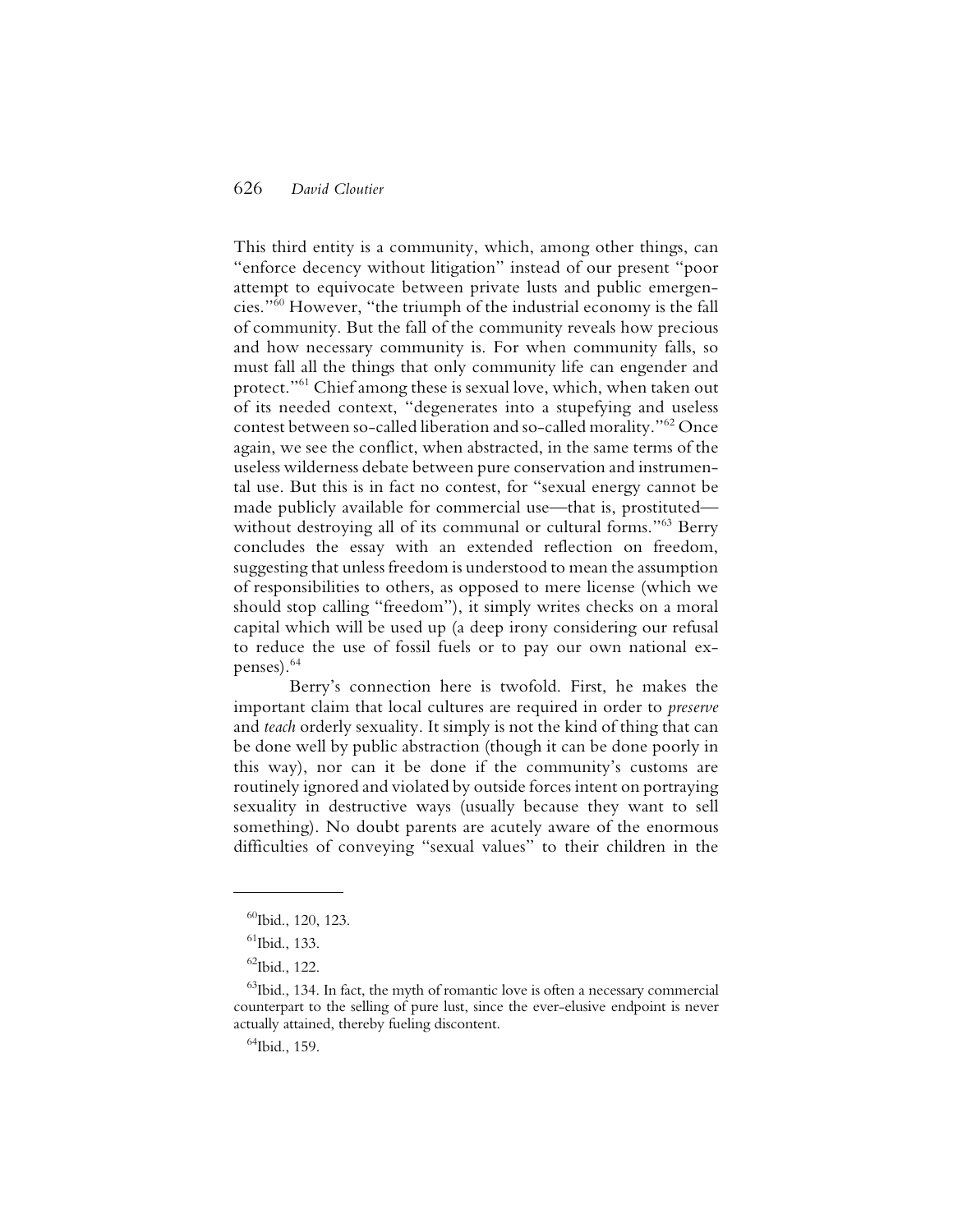absence of a community that shares and practices those same values. The absence of local culture is swamped by the twin forces of hormones and commercialized exaltations of sexual desire.<sup>65</sup>

But the further connection focuses on household practice itself: marriage does not flourish as a private exchange of affection that terminates in the subjective feelings of the individuals involved. In recounting the problems with sexuality today, Berry zeroes in on "the disintegration of the household, which was the formal bond between marriage and the earth."66 As in the case of environmental conservation, the problem is not simply to change our attitudes towards some externality (land, marriage), but rather to find good work. "Work is the health of love. To last, love must enflesh itself in the materiality of the world—produce food, shelter, warmth or shade, surround itself with careful arts, well-made things."67 Fidelity, as a practical task, requires fidelity *to* something, to some work, lest it become a nominalistic fidelity to a vow or (worse) fidelity to one's feelings. The work of the household (which of course includes sex and raising children) provides a fidelity to a certain sort of production.<sup>68</sup>

Of course, recovering the productivity of households is extremely important for the economic teaching of the encyclical. One characteristic of modern industrial economies has been to displace traditional household work onto the market or the state. It is important here to head off a misunderstanding: "traditional household work" should not be identified with the common image of the 50s suburban housewife, surrounded by gadgets and chemicals, keeping her house furnished with the latest commodities. This is already the degradation of the household, for such work is not

 $^{65}$ Having said this, it is important to note that some local sexual cultures may themselves be very destructive in various ways. It is unfortunate but telling that the most decayed sexual cultures in our society often exist in the precise places (innercity neighborhoods, exploited rural places, universities, and the entertainment culture) where "good work" is most absent!

<sup>&</sup>lt;sup>664</sup>The Body and the Earth," 124.

 $67$ Ibid., 132.

<sup>68</sup>On the notion of "fidelity" in marriage and how it involves more than a "private connection between two people," see Anne Husted Burleigh, "Wendell Berry on Marriage: Marriage in the Membership," *Communio: International Catholic Review* 34 (2007): 522–34.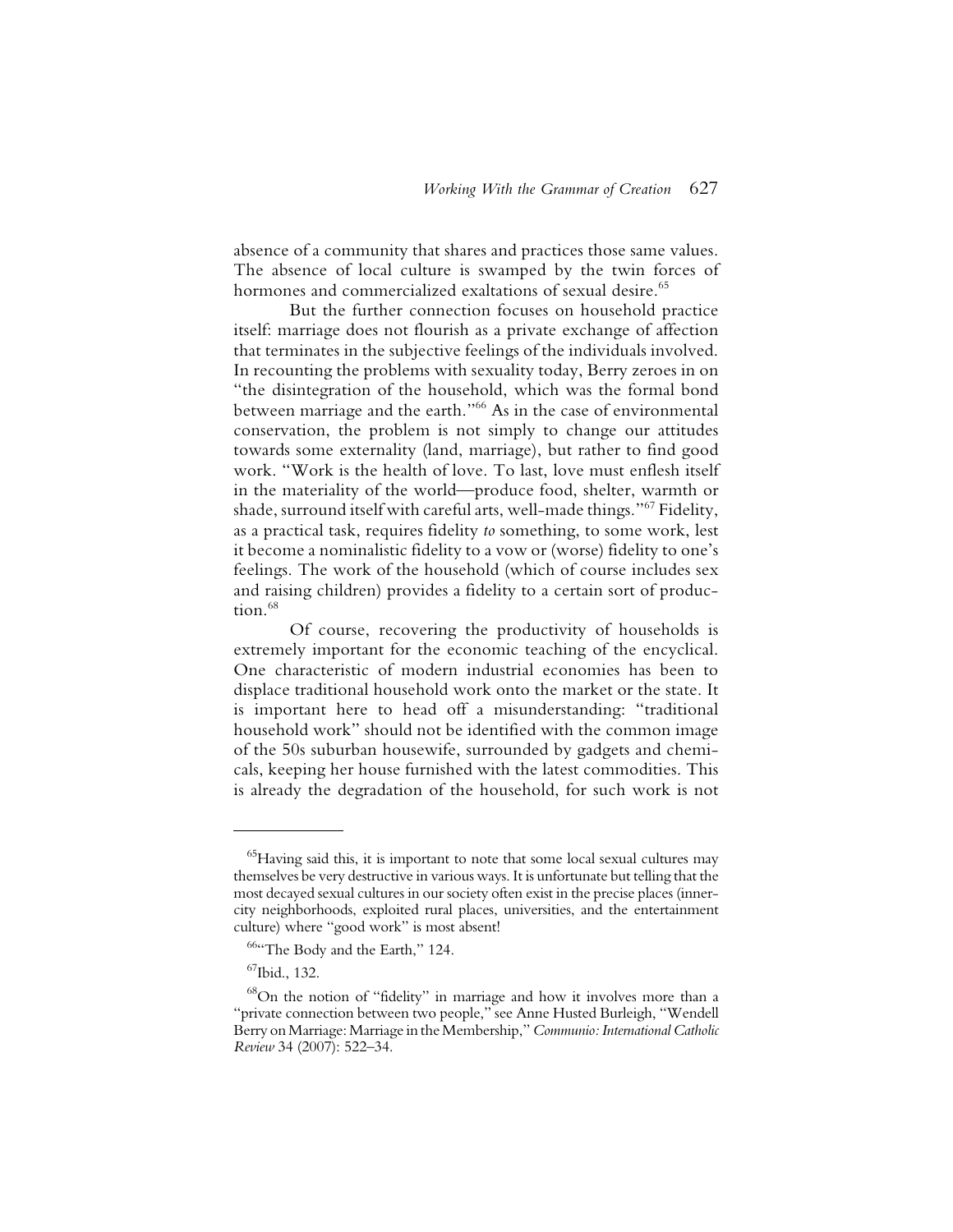productive—nor is it very interesting!<sup>69</sup> Properly speaking, household work revolves around much more potentially rewarding and skillful tasks, especially those of food provisioning, skilled craft, education, and elder care. Such work requires practical and *productive* local bonds, undertaken as a cooperative project involving sharing among many households. Berry often cites this in his fiction and essays in explaining how the small farming community involves much shared labor. But beyond farm examples, a neighborhood economy of sharing offers almost endless possibilities for instantiating an "economy of gratuitousness." This gratuitousness among households rests ultimately on the preservation and sustaining of genuine community bonds of trust and interdependence.

These forms, in Berry's work, as in the pope's, do not involve some rejection of "business" relations. Rather, they typically involve *different* business relations, ones that go on in connection with this local spirit of sharing. Small businesses that are personal and are intelligently run not only allow for profit (on a certain scale), but also promote and support the sharing and generosity of the community itself. Thus, in this we see a concretization of Benedict's desire to suggest that economic practices inspired by gift can and should exist alongside more traditional businesses—so long as those businesses (a) are just in the first place, and (b) recognize their interdependence with the gift economy.

Such an observation helps us understand what Benedict means when he claims, in the encyclical, to get beyond "the exclusively binary model of market-plus-state" (39). There are, in fact, all sorts of operations that go on in our world that are neither "pure" free-market operations, like multinational corporations, nor state-provided services, like federal welfare systems. Lest Berry be thought of as excessively anti-business, he writes that "there are some corporations that do not simply incorporate what I am calling the corporate mind. . . . These organizations, I believe, tend to have hometowns and to count themselves participants in the local economy and as members of the local community."<sup>70</sup> While they

<sup>69</sup>Berry defends "marriage as a state of mutual help, and the household as an economy" (180) against such misunderstandings, especially feminist misunderstandings, in "Feminism, the Body, and the Machine," in *What Are People For?* 178–96.

 $70$ Berry, "The Way of Ignorance," 60.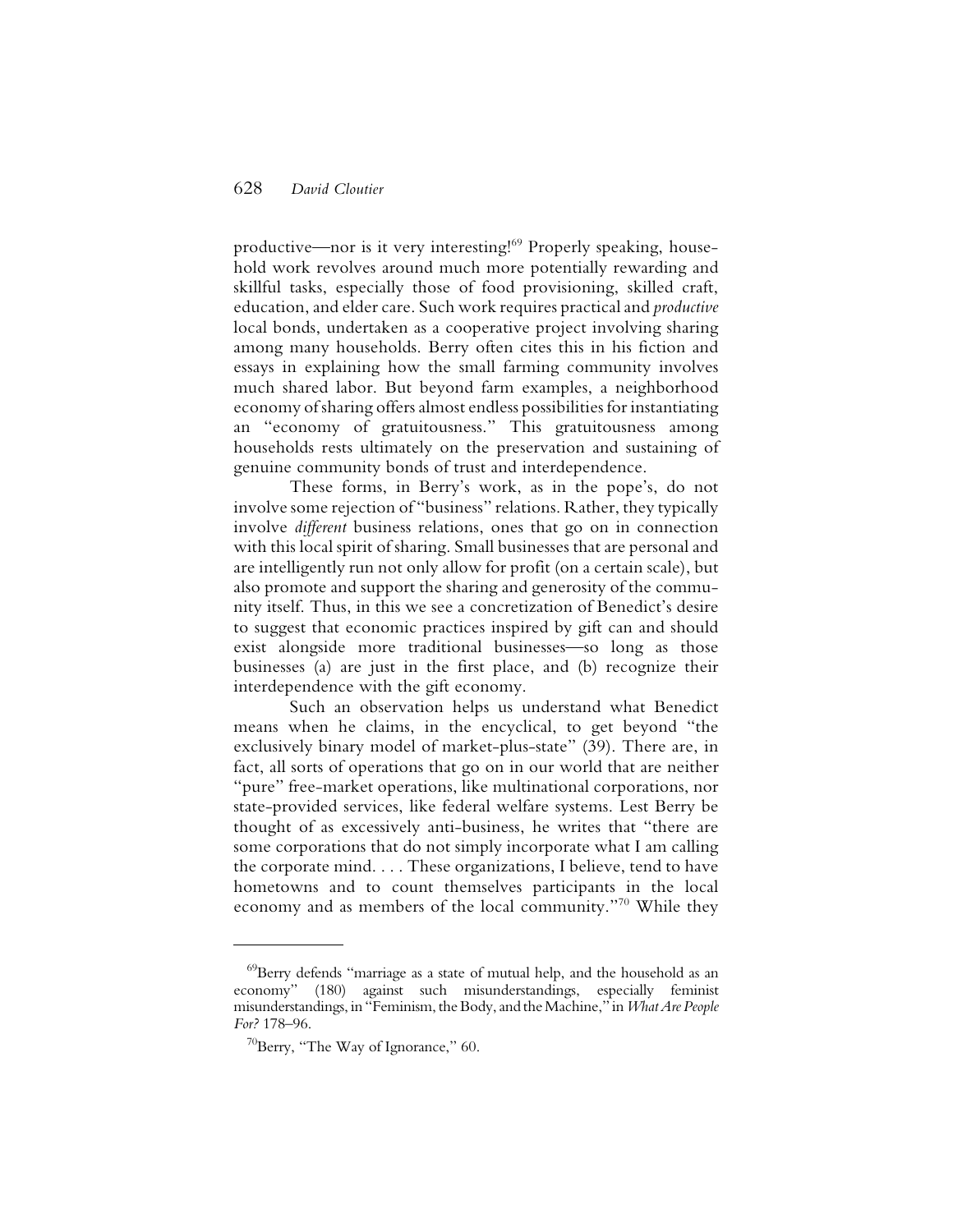bear certain responsibilities to both "the market" and "the state," such corporations "account" for more than profit and law-following. Berry highlights their responsibility to a place, and that does seem important, but we might also think about any corporation that might serve fundamental goods, such as the works of mercy. Similarly, his writing evidences much more sympathy for targeted and more local government programs, ones that are much more "in place."

The focus on real patterns, good work, and local community converges on a practical implication: one ought, so far as possible, to extricate oneself and one's family from work and consumption that are dependent on the institutions of this large-scale economy. Unfortunately, we are sufficiently "addicted" to this economy at this point that, for many, this will be a choice that involves sacrifice. Fortunately, Berry, the pope, and many others point out the myriad of possibilities still available to shape alternative practice.71 At a basic level, most households could switch significant amounts of their food consumption to local and sustainable sources, save money by consuming fewer junk foods and preparing more meals at home (good work!), and even strengthen family and local culture by sharing more meals with others in the household. It is simply false for many people to suggest that such a move is "impossible" or "too expensive." One couple, starting from a bare pantry, experimented and ate sustainably on the government-defined food-stamp minimum of \$248 a month for a couple—and without any mention of meal-sharing!72 But it does require discipline, it sacrifices conve

 $71$ The pope, for example, praises consumer and worker cooperatives as an example of the kinds of economic forms that he recommends (*CV*, 66). A large number of Americans live in proximity to strong consumer food cooperatives, and many of these are linked to farmer-owned worker cooperatives. Even commercial supermarkets carry products from producer cooperatives, like Florida's Natural and Organic Valley. And of course many Americans have access to the ultimate form of cooperative, the CSA, in which customers buy a share in a local farmer's farm, in exchange for a season's worth of fresh produce. For national directories, see http://www.localharvest.org/food-coops/.

<sup>72</sup>Siobhan Phillips, "Can We Afford to Eat Ethically?" *Salon* (25 April 2009). Online: http://www.salon.com/mwt/feature/2009/04/25/pinched\_ethically/. The article is extremely instructive in providing some basic sources and strategies, without suggesting anything too strange (for example, they substituted organic quick oats microwaved with a dash of cinnamon and sugar for their standard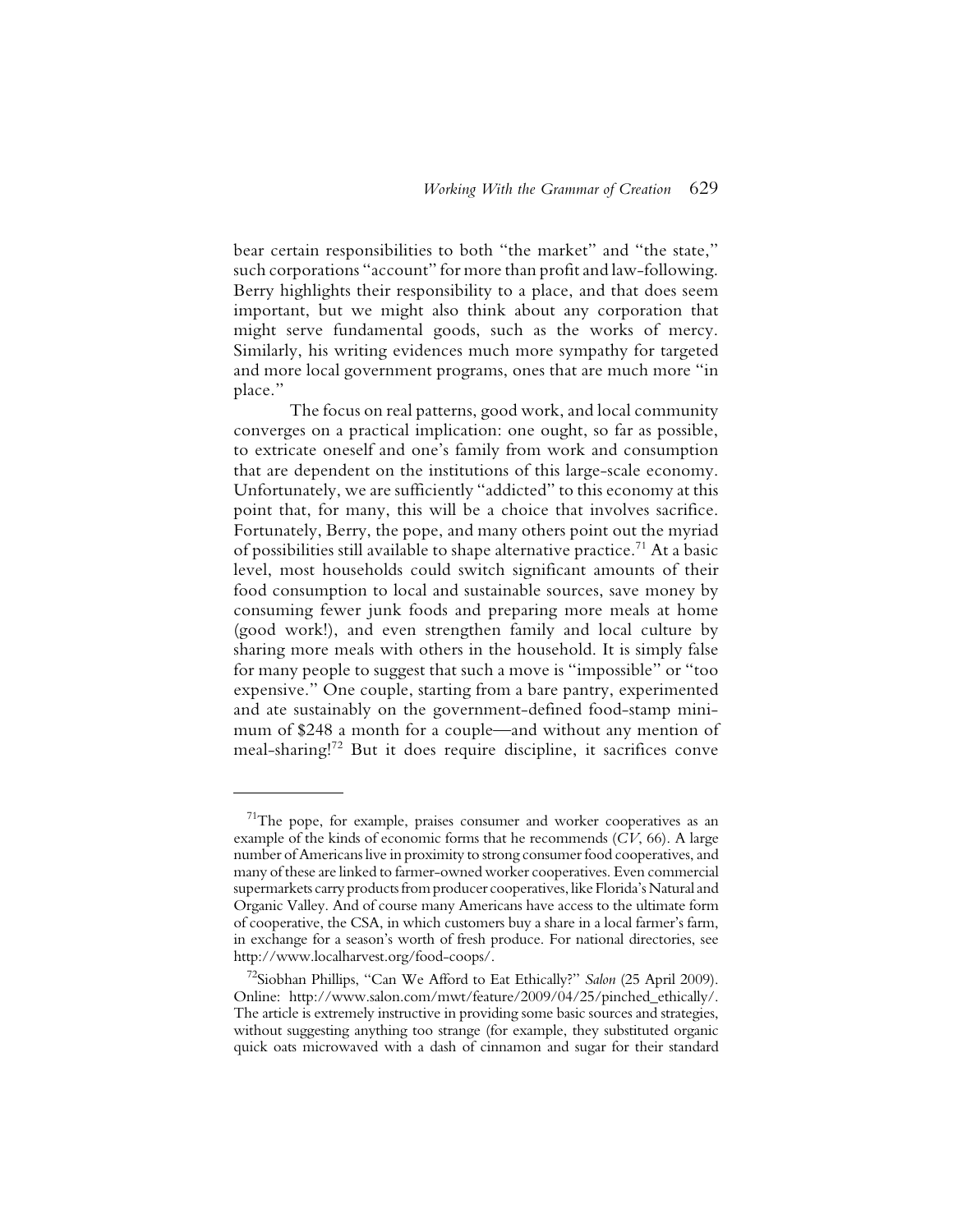nience, and it brings changes in one's eating habits, which can no longer be dictated entirely by subjective tastes. At a very basic level, it instantiates the "grammar of creation" in concern for the very bread that sustains our lives. It requires good work (and takes time away from wasteful activities). And it ultimately relies on and strengthens local culture, insofar as neighborliness will be needed to share skills that are all too quickly being lost. This is merely one example where concrete steps could be taken. And taking steps particularly on the consumption side is important, because over time spending shifts money from large, non-gratuitousness systems (where it may be earned) into more gratuitous systems, thereby creating more production opportunities which involve "good work."

## *3. Objections*

Critics of Berry's work may object to aligning the pope's encyclical so closely with this man. Such objections may take two forms. First, some may point to parts of Berry's work, especially on religion, and pick out claims that may be at odds with Benedict's larger theology. Addressing such a criticism would require a more comprehensive essay on Berry's religious thought, but here I would simply point out that Berry is not a Catholic, nor a systematic theologian, or even a theologian, and that the primary target in his religious essays is evidently Baptist, fundamentalist piety and its errors. It is not religion or God. For example, he frequently holds up Amish communities as an example, and when explaining their ability to survive, the first reason he cites is they are religious "at their center." They are held together "not just by various worldly necessities, but by spiritual authority." However, by contrast with most Christians who "have tended to specialize in the interests of the spirit, . . . the Amish have not secularized their earthly life. They have not hesitated to see communal and agricultural implications in their religious principles  $\ldots$ ."<sup>73</sup>

Cheerios breakfast). They also seem to miss the joys of bulk spices, which are much cheaper. However, the author does admit that the one "luxury" involved was time—not in the sense of more time, but in the sense of time flexibility.

<sup>73</sup>Berry, "Margins," in *The Unsettling of America*, 211.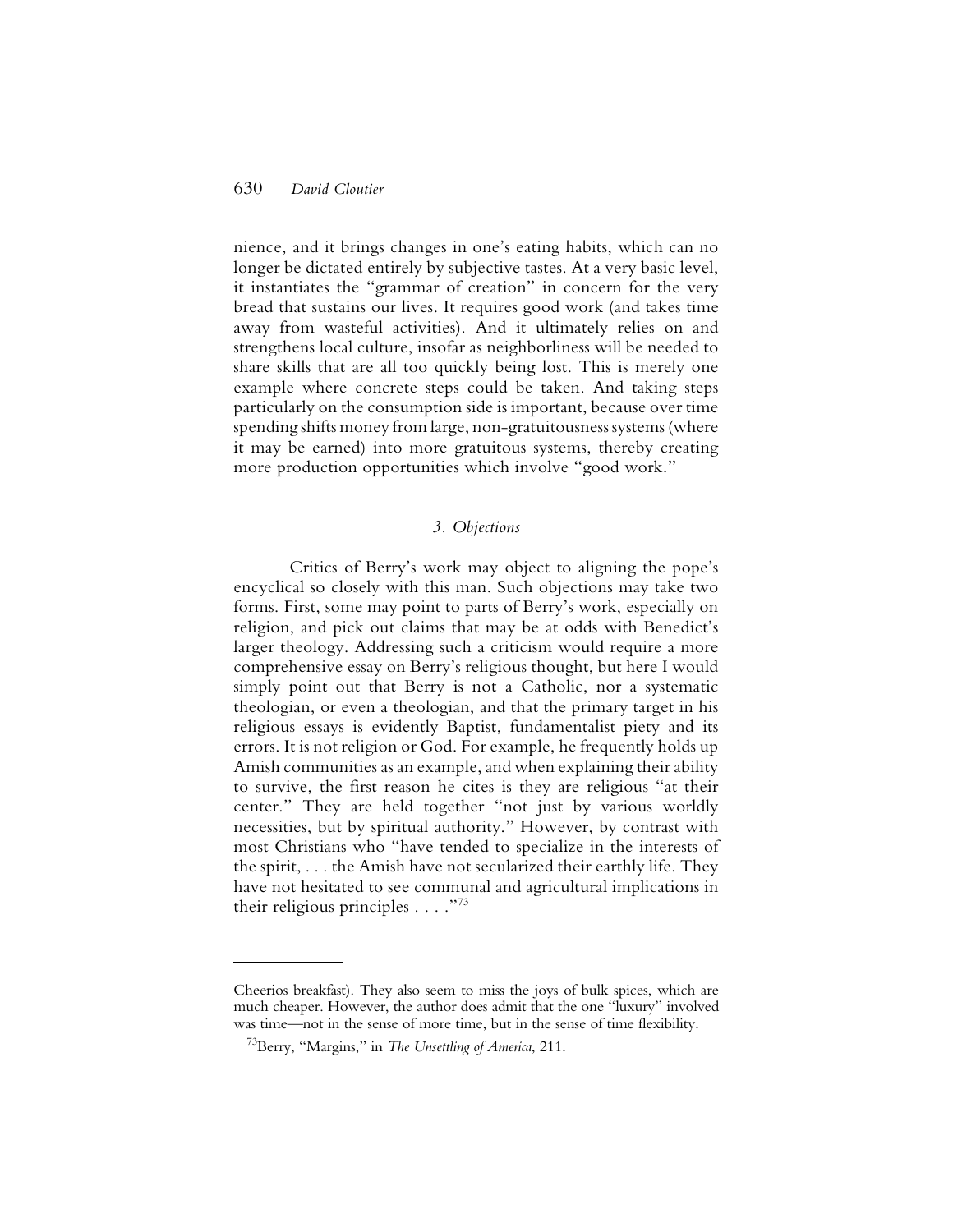A more salient objection comes from those who question Berry's work altogether. After reading Berry for a while, it is hard to escape the vexing thought that his vision of good use can be instantiated in only one way: the small farming family, working their land, running their household, making their goods. While "unrealistic" is a notably poor critique of ethical arguments (was it "realistic" to imagine the end of slavery?), any account of morality that offers a single form of life for all must be seen as questionable, on both secular and Christian grounds.74

The reading of Berry (and of Benedict) I would urge here is that his work points us to questions of *communal* practice rather than to questions of *individualistic* perfectionism, a tension in Berry's work that some sympathetic critics have noted. As Kimberly Smith points out, Berry's emphasis on interdependence and connection is sometimes in conflict with his logic of local self-sufficiency and independence.75 Similarly, Eric Freyfogle notes that Berry, in his haste to correctly criticize social movements that simply blame others (e.g., corporations, the rich, the powerful) by refocusing on our individual choices, sometimes makes it seem as though "pure" individual choices can solve problems which are in fact larger than the individual.<sup>76</sup> In fact, there seems no way around one consequence of Berry's argument, that there ought to be more small farmers, more artisans, and more local tradesmen and women, and there ought to be more work done in the home.<sup>77</sup> However, the

 $^{74}$ A critique of Berry along these lines is given by Richard White, characterizing Berry as a proponent of "a modern romanticism of place" who offers approval only to "archaic work" and is thus "oblivious to the realities of the modern world." While White does mention that such ecological valorization of archaic labor "doesn't hold up to historical scrutiny," his own previously-cited history of salmon and dams on the Columbia River seems to demonstrate the opposite. See "Are You an Environmentalist or Do You Work for a Living? Work and Nature," in *Uncommon Ground: Rethinking the Human Place in Nature*, ed. William Cronon (New York: W.W. Norton, 1996), 181.

<sup>75</sup>Kimberly K. Smith, "Wendell Berry's Political Vision," in *Wendell Berry: Life and Work*, ed. Jason Peters (Lexington, Ky.: University of Kentucky Press, 2007), 57.

<sup>76</sup>Eric T. Freyfogle, "Wendell Berry and the Limits of Populism," in *Wendell Berry: Life and Work*, 187.

 $^{77}$ As Berry notes in a recent essay, the recognition that is dawning on many that we need better farm and forest work, more "good use," more "diversified small-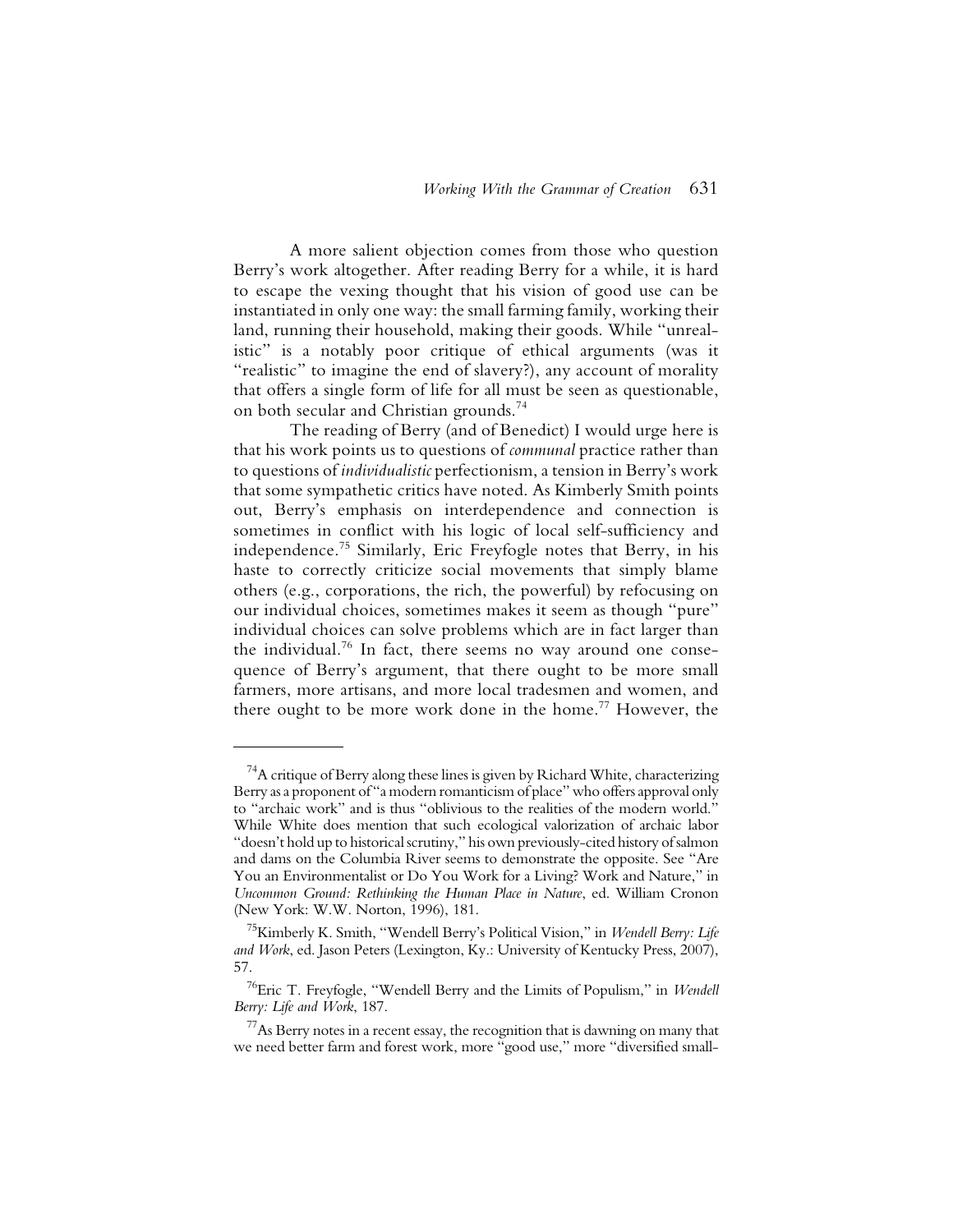vision here, if it is not to be distorted by an individualistic ethos, must be on how to build, sustain, and participate in *social networks* of good work, not simply on how to live an *individual* life maximally conformed to perfect work.

This sort of reading is, I think, emphasized if we keep in mind the eschatologically social vision characteristic of Benedict's theology. If we come to ethical questions, of whatever sort, with a picture of salvation that simply involves an individualistic perfectionism rather than communal participation, our answers to such questions will be distorted. The distortion comes in two ways. First, we will inevitably impose the sorts of false patterns Berry and Benedict insist must be rejected. Contraception, for example, will become a matter of individual self-control, or it will appear (as, unfortunately, it does to most contemporary Catholics) as a frustrating taboo, because we fail to see how contraceptive use and a contraceptive mentality infects entire social orders. Second, we will tend to ignore questions that seem unanswerable on a purely individual level—that is, questions about work and about local communities, which inevitably involve cooperation with others (if we are not simply escaping to a commune). Read on the individual level, much of Catholic social thought—for example, Benedict's "gift economy"—will simply be ignored as impossibly utopian. The universality of Catholic eschatology, of Catholic hope, must remain in view if Catholic practice is not to degenerate into an arrogant sectarianism or comforting personal therapy. Such a vision of the whole, if it is not to be some magically invisible kingdom, involves the kind of humble and humbling participation that is so characteristic of Berry's distinct vision.

In this essay, I have sought to provide key ways in which Benedict's message about the connections among all areas of the Catholic moral vision may be seen more clearly in the contemporary American context (where such connections are often not seen). A colleague of mine wondered out loud if *Caritas in veritate* represented "the Wendell Berry moment for American Catholicism."<sup>78</sup> My

scale land economies," "is clear and comfortable enough, until we recognize the question we have come to: Where are the people?" See "In Distrust of Movements," in *Citizenship Papers* (Washington, D.C.: Shoemaker & Hoard, 2003), 47.

 $^{78}$ In fairness, historically there are significant American Catholic voices that have